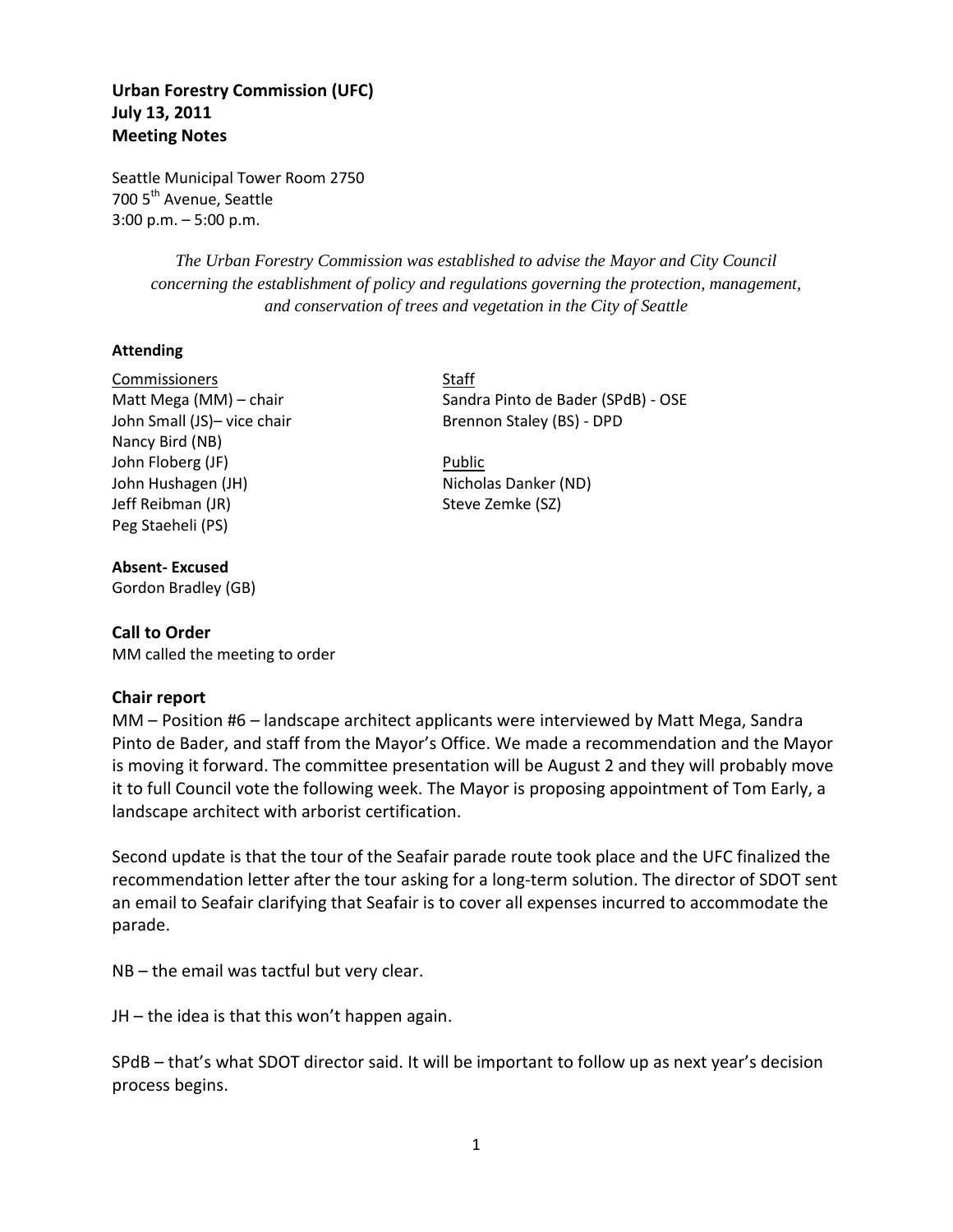MM – Media called wanting UFC to do an interview. Matt was out of the office so he did not engage. He would like to have a strategic plan to engage the Media so he feels prepared to talk about things on behalf of the full commission. Maybe main author of recommendation could also make talking points to help with media interaction. Maybe do a press release every time we make a recommendation.

SPdB – if you wanted to get a training session, maybe the Mayor's Office could do a training.

JF – also important to know protocol if individual members get approached. Don't want to speak if he is not the best person to talk to the media.

NB – important to understand which issues we want to talk to the media about

PS – what issues are worth engaging on.

MM – it's important to address the media as a tool. We need guidelines on how to interact with the media. Who can we send them to.

JF – It would be helpful to have someone come in help us with expectations and protocols

MM – How do other commissions interact with the media? What's our role with the media.

SPdB – it's important to realize that the Design Commission has three full time staff…

PS – other commissions' staff handles that.

MM – Testified on behalf of the Commission at the Comp Plan public hearing. Requested that the UFC's amendment remain on the docket to be further considered.

### **Approval of June 1 and June 8 minutes**

**ACTION**: **A motion was made to approve the June 1 meeting notes as amended. The motion was seconded and carried. NB abstained.**

**ACTION: A motion was made to move approval of the June 8 meeting notes as amended. The motion was seconded and carried. JF abstained.**

**Review of October 20, 2010 UFC recommendation on DPD's proposed tree regulations** MM – the next agenda item to review the letter is trying to see where we are so UFC is ready when they re-open this issue.

Second item is the kickoff discussion on what to include in the agenda for the October meeting with the IDT.

Our letter laid out some of our main points. We also suggested the City hold town hall meetings and we have not followed up on that.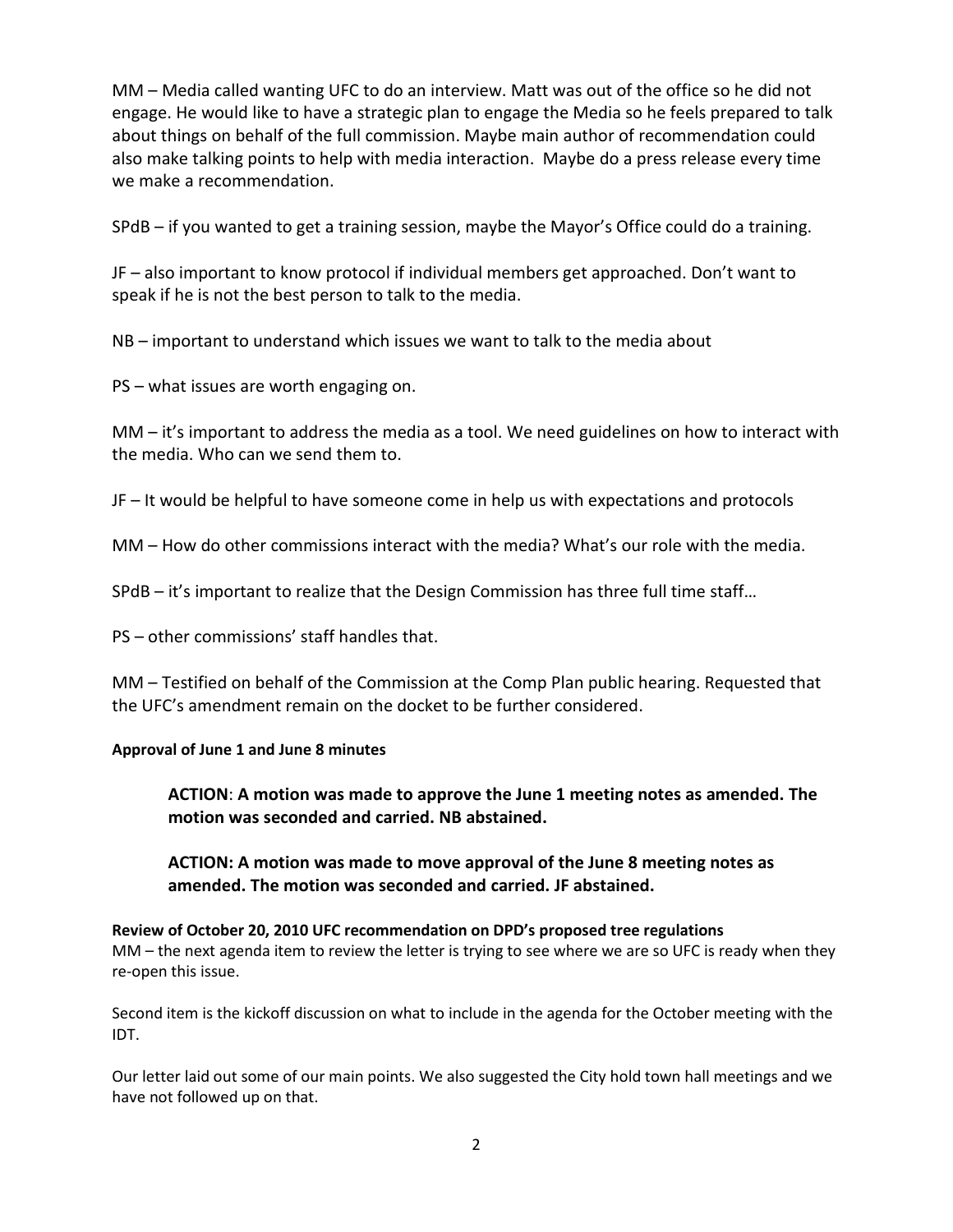PS – Looking at how to organize public outreach so it can start at the front end this time. There was a discussion from the public. It's not like there wasn't outreach but it could be better framed up. The ordinance was thrown out right?

BS – City Council and the Mayor are to weigh in on whether they want to move forward with a permit system. Based on that outcome DPD would draft something.

JH – what happens if they say no?

BS – DPD would draft an ordinance that wouldn't include the permit process.

PS – we already have an ordinance that didn't include that.

BS – no we don't. We would be creating legislation with more detail on the concept that was put out.

JH – if we don't have a permit, then tree removal would be up for grabs.

BS – we would not be regulating tree removal outside the development process.

JF – then the public process would be seeking public input on a future ordinance.

PS – doesn't sound like it. That's why it has to be clear. If we have a conceptual ordinance we go out the public input on a permit outside development. The second track would be the framework of the ordinance as given. If we have town hall meetings. There was an ordinance and it dropped off the table. What's the purpose of the meeting. There is an ordinance on the table.

BS – to clarify there is no ordinance on the table, there is a concept. Once CC and Mayor make a decision then DPD would draft legislation. We are not proposing new public process because we already had one.

PS – then I do think we need a public process on whether there should be a permit outside of development.

MM – the exceptional tree issue can be discussed. We need guidance from Council here. I would ask a more open ended up front. What would you want to see in an ordinance. I don't know many people would show up, maybe an online survey?

NB – I don't think public process was well framed from the beginning. Asking people for input on a permit seems to be out of the blue. There has to be an understanding on what the ordinance could be and not just talk about a permit from the get go.

PS – I agree. I think we are in a place I don't think people understand what happened.

NB – maybe we started this process and we need to start again. We are starting the conversation over. It's not the best, you guys have put a lot of work into this. I don't think the first time we got it right.

JH - I have a hunch that Council will not make any decisions until the have dealt with the tunnel issue which is very large. It would be great to go around the city and ask what's the best way to build the urban forest. UFC should be champions for trees and ask the hard questions.

JF – would that mean that we would not ask for public input?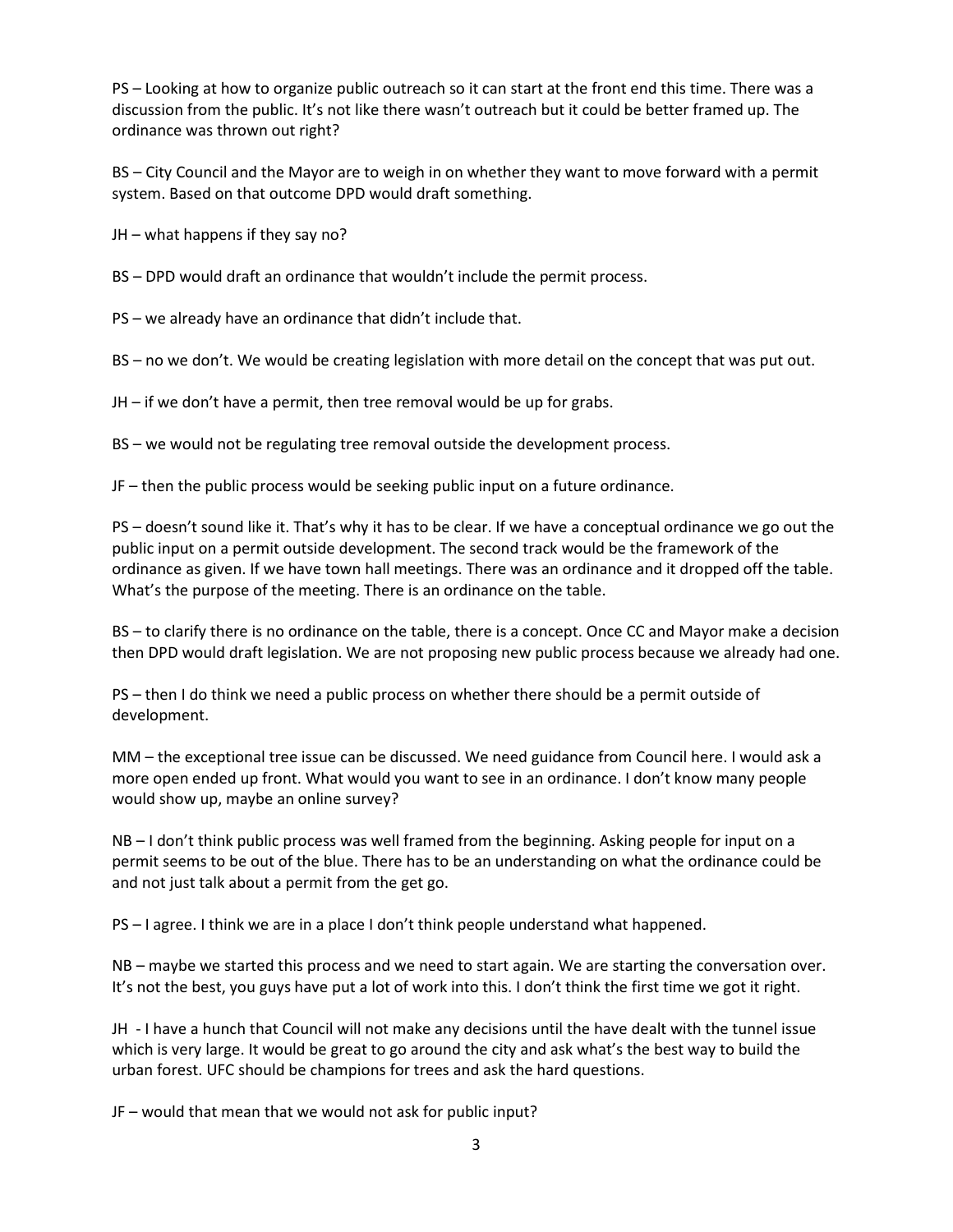MM – what's happening with the street tree ordinance? Maybe that's a way to do, as we are collecting public comment on this ordinance, maybe have a larger conversation on trees in general.

RF – the next step is to have input from the Mayor

JR – the public process that happened wasn't that flawed. The feedback received is not necessarily gospel. It's public feedback and it's all over the map. The job of making recommendations doesn't fall on a broader public process. It falls on the UFC. We are here to advise. We hear public comment at every meeting. We should use it instead of pushing the process out. Let's take ownership of the process.

NB – it's difficult to make recommendations to the City when you are talking to staff saying that the public process was flawed and having Brennon say, we are not doing it.

BS – I showed the presentation we were going to be doing with the public to the UFC. I received and incorporated those comments. I tried to be very open on what the process was and received feedback on it. If now you tell me to scrap it and start again, I would say no. The current question of do we want to implement a permit system is short hand for the bigger question originally asked of should the City regulate trees in private property outside of ECAs and development and if so, how.

NB – that helps. Thank you.

JH – in the Urban Forestry Symposium there were small groups that talked about what is the urban forest all about. If we are going to a public process we will need a different approach. That gets people's attention.

JF – urban forestry is off putting to a lot of people. What was the hook? How were these public meetings advertised?

BS – it was as broad as it could be to talk about trees.

JR – the presentation was given different names based on the group that was hosting it. We shouldn't expect to get educated input on best practices during outreach process. It's an opportunity to educate.

JF – so further input is not necessarily something we are after?

JR – public process the way it was done has run its course

JH – people want to engage and feel like they are doing something to make a difference.

SPdB – may I pose a question as part of the IDT? I'm a bit confused because when I read the recommendation the UFC first issued, I was left with the idea that it was important to consider a permit system, it was because the public comment and the very direct input that the UFC provided that DPD is now asking the electeds if they would support moving in that direction. And right now I'm hearing that the UFC is not all that happy about making a permit system the next issue to tackle. So, I'm a bit confused.

The way the process is going, as I understand it, is that it's not going to the public right now. It's going to the electeds for them to make a decision regarding further exploring a permit system and then if they say yes, then DPD would put legislation to that effect and that legislation would go out to public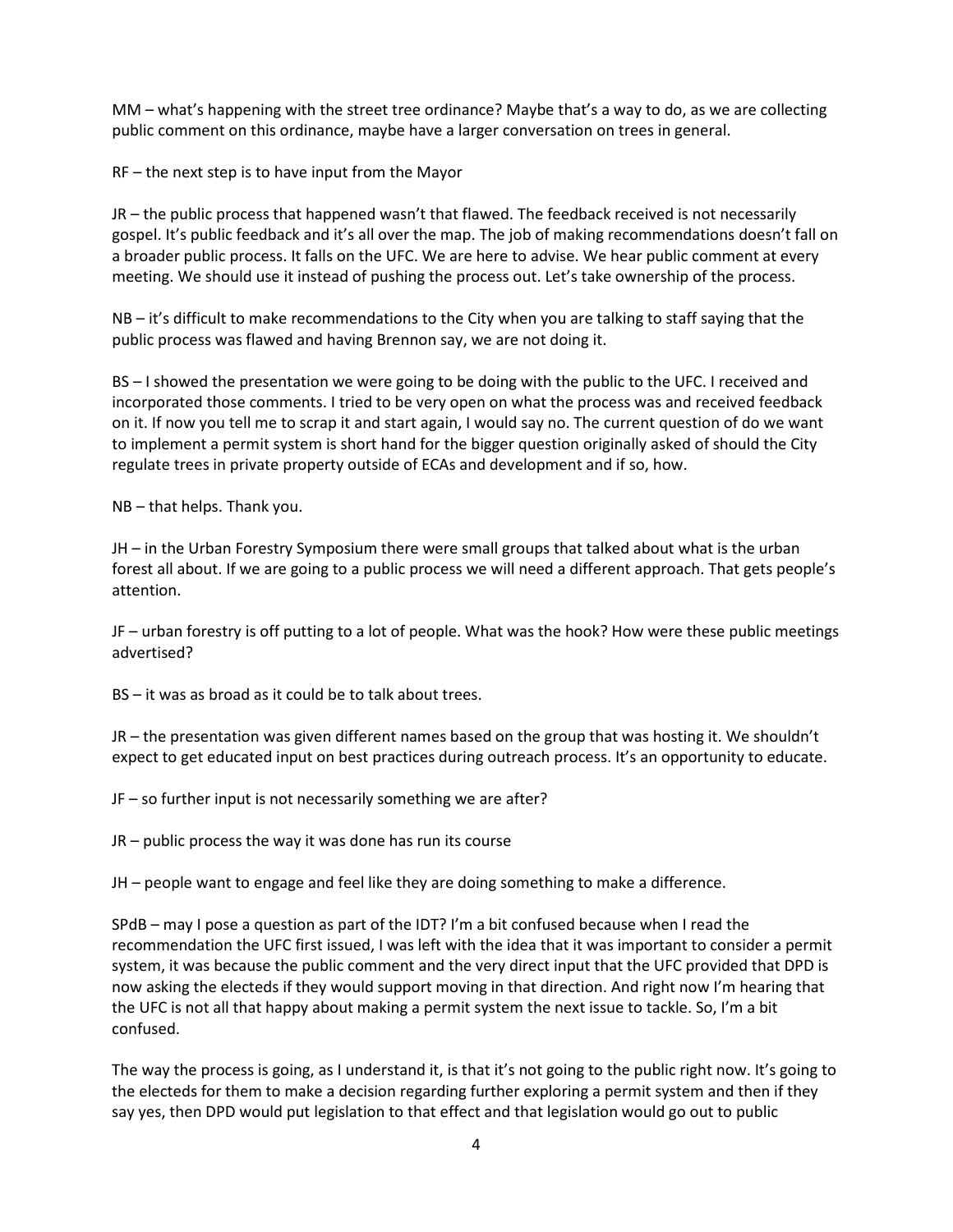comment. If they say no, then DPD would create legislation that wouldn't include a permit system and that would go out to public comment.

My understanding is that the UFC wanted the City to explore a permit system because of the many benefits, the tracking, the public education component, the comprehensive management of the urban forest and enforcement, and that's the next step. That's where it's going. Right? Unless the UFC is willing to tell Council that they should scrap the whole thing and start again because the original public process was flawed… I think public process already took place.

JF – that's why I was asking what input are we seeking.

MM – I think JR clarified it for us. We were confusing public input on the technicality of legislation moving forward with public input on more general issues. Part of the problem is that the process that we saw was traditionally done behind closed doors. Who had input in making the original proposal? That's the question. City staff, technical experts create the ordinance and then bring it out to public process. We have to know where people are in the overall urban forest scheme.

JH – to answer Sandra's question is AND. We are not going to back down from our recommendation. In the meantime there are a host of other urban forest issues that we need to engage the public on.

NB – I was confused on the permit component. When it goes back to Council, who is considering it… their staff? How does Council make a decision?

BS – The people making the decision are going to be Council members and the Mayor. They have a small staff to assist them. Central staff looks into it and informs Council. They are generally not able to do original research.

NB – there is probably not much more 'looking into it'.

BS – they would ask us for more information.

NB – But already told them what you think it's best.

JR – The statement is that this is going back to Council to find out if they support a permit system. Is that a formal statement in the form of a resolution?

BS – that was the question that we posed to them and the answer we got back is let's not talk about that at this point in time. We'll resume conversation in 2012.

JR – at some point there will be a request to Council for an opinion.

PS – I confer. I read our letter and I'm a bit confused but our letter holds until when Council takes on the issue. It's ready and we just have to wait.

SPdB – not necessarily wait. The Commission could meet with Council to talk about this and find out where they stand.

MM – That's our question, if Council is going to make a decision do we want to add any information?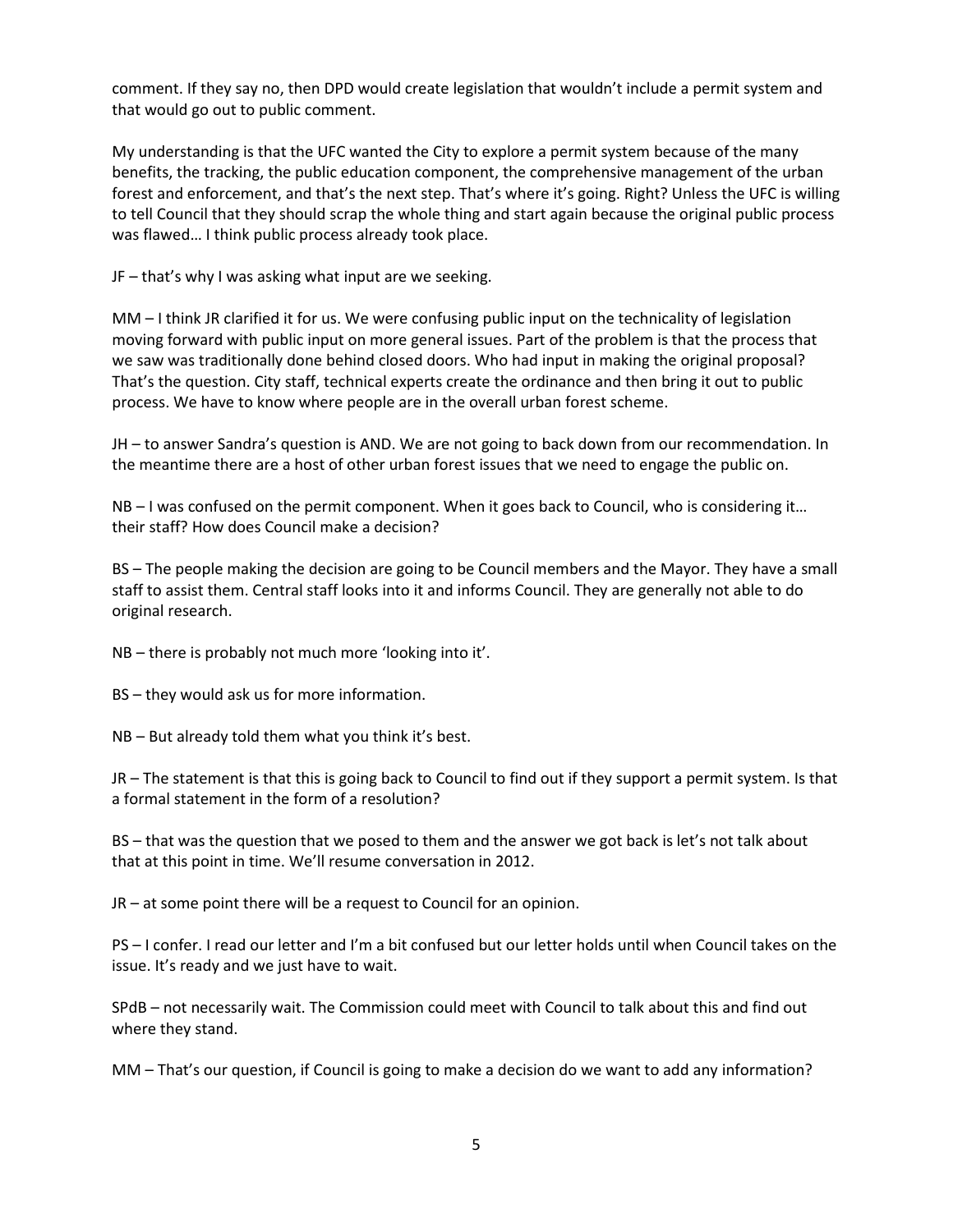SPdB – or have conversations to explore the issue. It doesn't always have to be via a formal letter. We can request meetings and I'm happy to coordinate that.

PS – if there wasn't going to be more engagement, now is better to have a conversation.

MM – we posed some questions that we think need to be addressed. If we meet with Council and the Mayor, we might want to have some formalized questions. Maybe central staff and DPD should look into this before moving forward.

JS – going back to the letter, we suggested town hall meetings. The concept of the town hall meeting is one that could be moved forward in the process. A tree ordinance will be politically difficult and the average citizen won't understand. Public meetings are opportunity to inform the public and get informed feedback. The things I would want to see out of that is for people to understand the jurisdictions and regulations currently operating in the city. SCL operates separately from SDOT, etc. Explain incentive going on in OSE. Discuss the carrots too. Inform the public what options are. Acknowledge property rights group. Talk about the cost of losing canopy, etc. We are headed for another DPD regulation that doesn't fit with the other ones. With or without a permit it will be a failure. We should have ordinances that work together.

MM – what does town hall meeting really mean?

PS – We have three points in our letter: slow the process down, have town hall meetings, and have DPD work with UFC to vet issues. I think the public is very confused on what's going on. The public doesn't see departments and are very confused by all the policies. We should be able to hit 'tree' for Seattle and everything should show in the website. That's not the way it is right now. That might be a good thing to talk about with the IDT – to upgrade the website.

MM – Contact CC and talk about it. SPdB and MM will request the meeting.

JS – say thank you for doing #1. Let's talk about #2 and #3 now.

PS – concerned about wasting time on something that will take a long time to grow (canopy). As much as we can plant. We can lose a lot of canopy with storms based on the age of the trees. We have to keep the stuff we have and plant more.

JH – the sense of urgency is not there. We have to start somewhere use as example Lake Forest Park – they started something and got people used to it.

MM – are there ordinance details we need to start working on to go further than we did… are we comfortable where we are? If Council wants us to talk about details. Maybe bring back position papers to the agenda?

JR – I would focus on tools. That's where we need to be stronger

JS – flush out the goals

SPdB – you were already working on position papers. The professional standards hasn't been sent. We were going to work on all position papers and send out as a packet all together?

PS – it might not get lost. Maybe keep on moving those forward?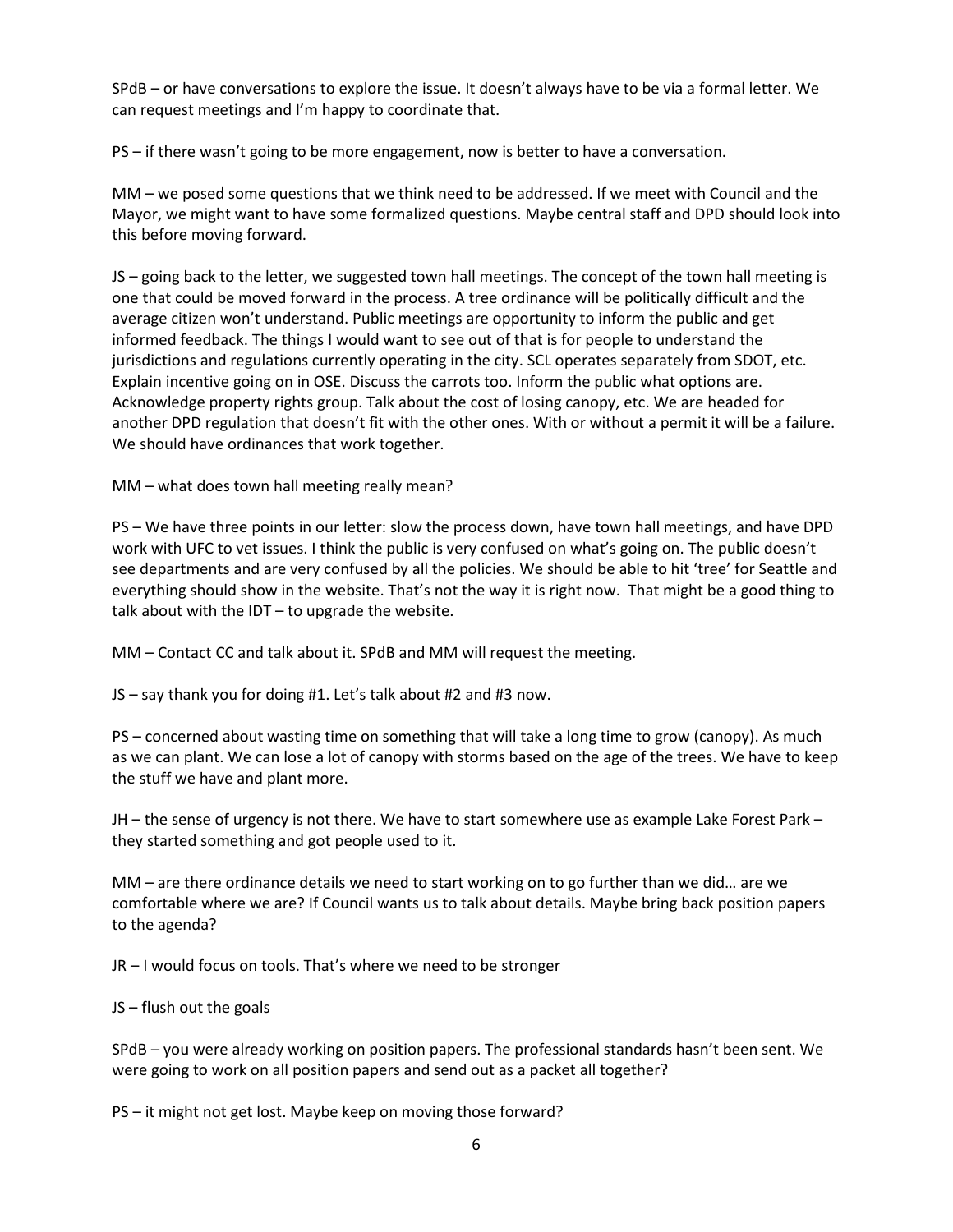JF – shouldn't we make sure the goal is in place so the position papers have something to refer to.

PS – I'm hearing from Brennon that the ordinance is still in play

NB – talk to Council and then continue?

MM – the second meeting of the month let's put back in a position paper.

JH – once upon a time the City took the lead in getting some of these boulevards planted. We need to find that energy again. Need a charismatic tree promoter in each department.

SPdB – Bridging the Gap funding is helping SDOT plant 800 trees per year.

NB – resources is a big piece of that

JS – there is rate based government and general fund government. I wonder when SCL is the biggest spender in urban forest management in the City. Should we consider in places where it makes sense removing trees under power lines and planting five trees across the street. Short-term losses for longterm gains? For example SDOT and SCL talk once a month.

SPdB – I'm sorry. Coordination happens ongoingly not just during IDT meetings.

PS – we might want to add something to SCL's spending. From an educational stand point are we sending the wrong message to the public? Encourage people to plant trees in private property.

MM – to wrap up this conversation. We have several position papers that we have not worked on: ecosystems metrics, tree standards, development standards, and mitigation standards. For the second meeting in August do we want to start looking at one of this?

We'll take on Tree Standards. We'll get all position papers done and present them as a packet.

NB – should we include a public outreach position paper? Does DPD survey a lot?

Brennon – Yes they do different types of surveys.

PS – Would like to second Nancy's comment to add a bullet for an outreach position paper.

JS – we should talk to the electeds before jumping to doing the outreach paper. Part of the reason you do public outreach is for political cover.

NB – also important to talk to staff to better understand the process.

JF – in order to be able to advise electeds we need information.

JR – we believe that public outreach should be City policy. Not just about gathering information on points of view, but also to say that City needs to do outreach.

JF – We don't need to do it.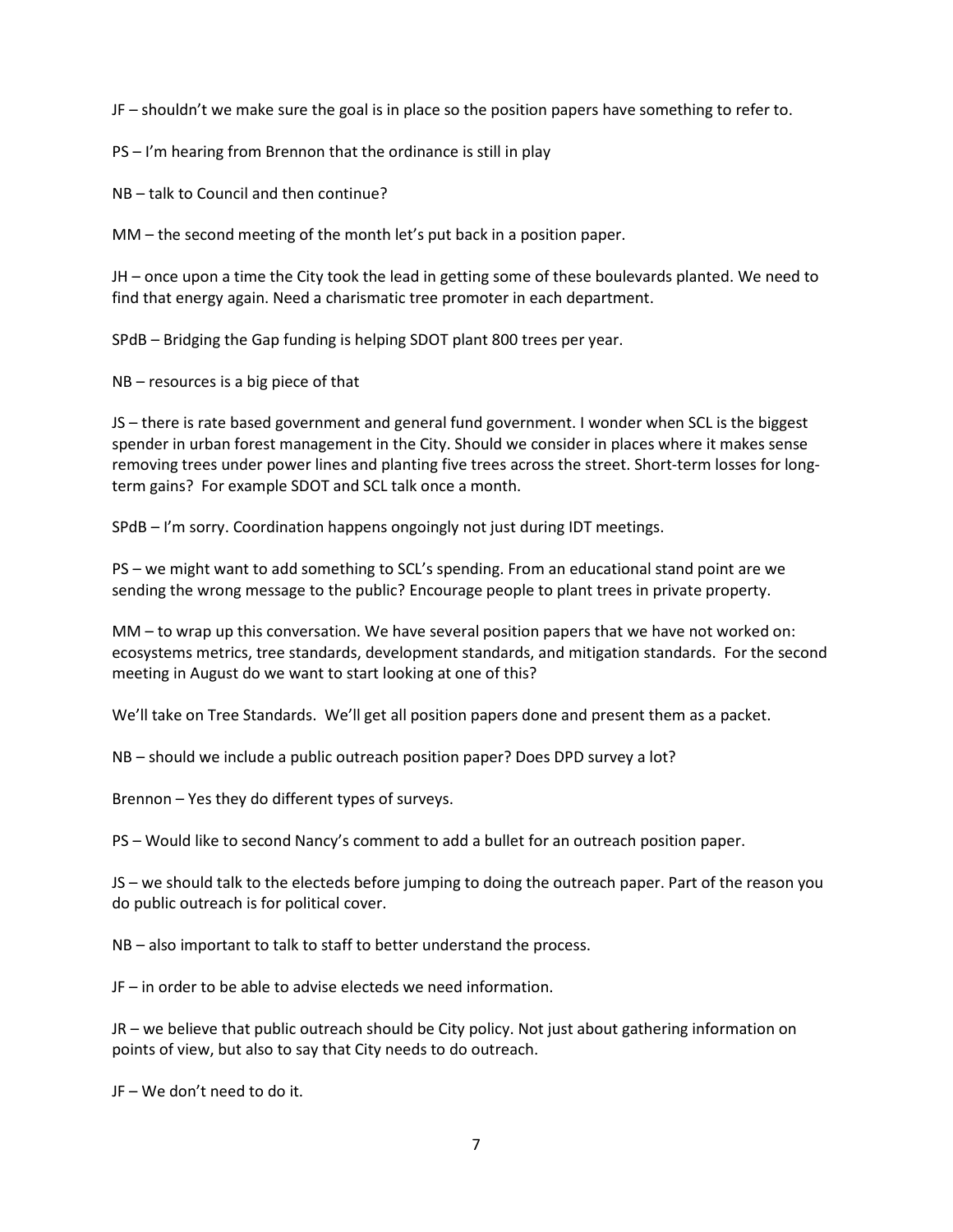NB – DPD has done outreach but what could make it more effective.

Brennon – wanted to take a few seconds to clarify what the public engagement process has been because there seems to be a lot of confusion around it:

- It started in 2007 with the UFMP outreach. This was a very broad approach to hear from people on what do you want the urban forest to look like, what principles should be used and what the City needs to do holistically to manage the urban forest
- We did a full day workshop and invited City staff, other regulatory agencies to be aware of what was going on.
- We put together a working group to look at these issues with different people
- Then we had a town Hall meeting where we talked about what are the regulatory agencies in the City, what they are doing, what were the incentives we had, and what we are doing to move this forward and what are your thoughts on that
- Then we had individual meetings with community groups and people to ask the broad question of 'should the City be regulating trees in private property outside of ECAs and development'? and here are a variety of approaches we considered, this is the one we are recommending and this is why… so I want people to understand that this has been a broad process that has taken place and it sounds like it's what you are asking for. There is a lot more than just the most recent meetings.

PS – it's unfortunate but you can't have a gap in the public process. When they put this on hold, they opened the door that they have to re-start the public process. Enough time has passed but not more time needs to be invested. That is something we can put in our position paper. You have to refresh the process.

## **Urban Forest Management, 5-year Implementation Strategy, 2010 Progress Report, and 2011 UFMP Work Plan review**

SPdB – you have copies of the Five-year strategy, the 2010 progress report, and the 2011 work plan. The UFMP is on the projector.

JS – We discussed the progress report a while back. What do people want to do, jump into the 2011 work plan?

PS – we should go into the work plan.

JS – WE can go down line item by line item. Is the intent here to see what is getting done and what won't get done?

SPdB – I think what would be useful might be to compare it to the progress report because the center two pages of the report are the work plan. It might be interesting for you to see the changes in goals from year to year. For example, the first item, last year the goal was to continue restoration on 500 acres, and the goal was to incorporate 100 acres into the restoration process. The accomplishment was that they were only able to bring in 90 acres, so this year's goal is to continue restoration on 590 acres and to bring in 80 new acres. For example on Parks it was to maintain 2,500 trees but they were only able to maintain 1,600 hundred due to cuts in the budget and this year they are striving to maintain 2,000. If you go to SDOT you'll see that they were able to prune the 3,000 trees but they had to go from a 12 year pruning cycle to a 14 year pruning cycle due to new plantings and no additional maintenance resources. I would like to do this type of comparison from the beginning of the UFMP to assess where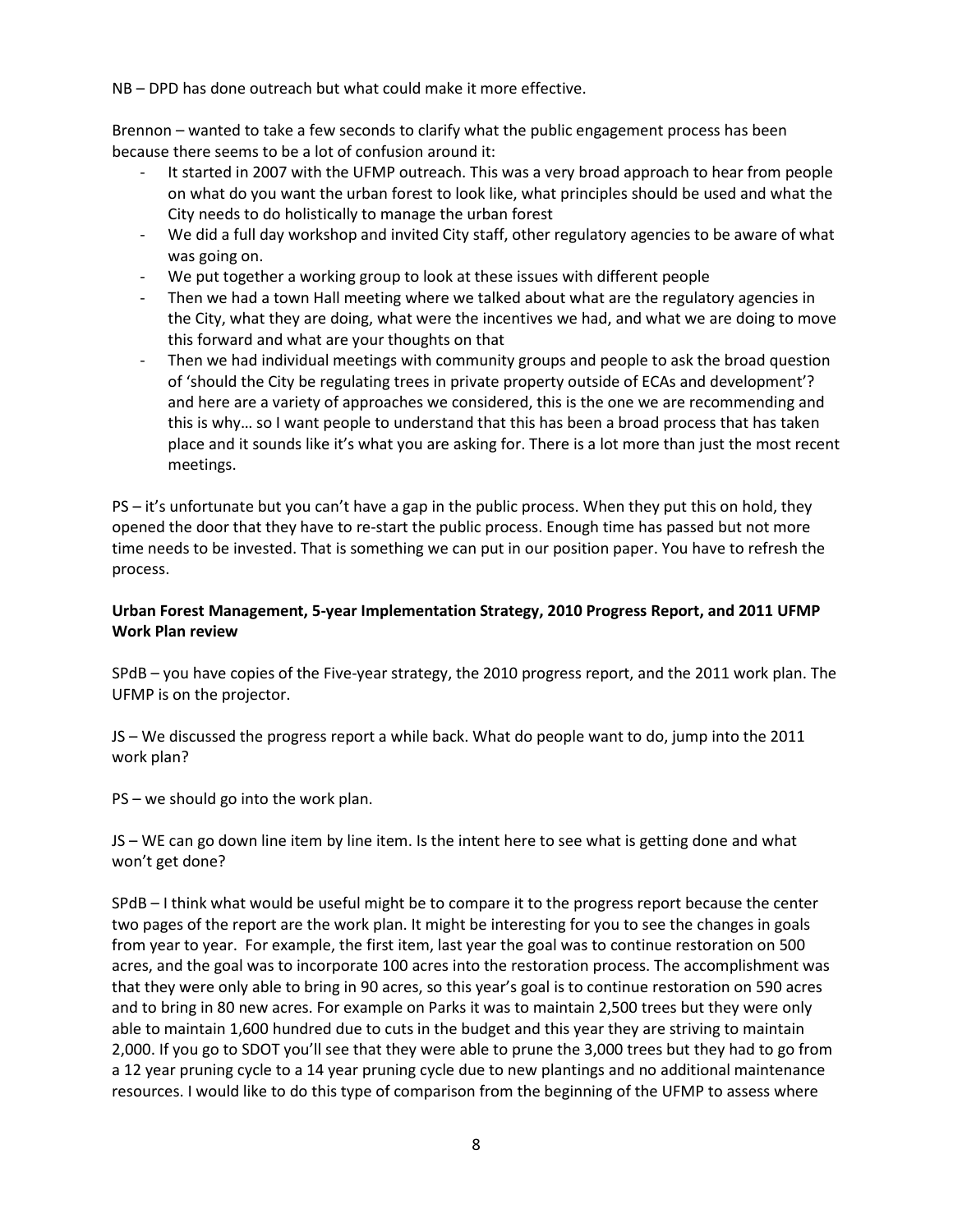we are as we embark upon the 2012 update. For example SCL had a goal to prune trees away from power lines along 390 miles and they actually did 517 miles. This year they are working on 600 miles.

JR – that is the one thing I would like to discourage

SPdB – SCL is the only department that is performing at industry standards levels. This is because of their mandate of safety and reliability.

PS – yes but are they planting?

SPdB – they have the Urban Tree Replacement Program. The community planting is now consolidated into the Seattle reLeaf program and will be residing in SPU as of next year.

JS – why do they report in miles instead of trees?

SPdB – their perspective is miles of power lines.

JS – one of the problems with the work SCL does is that the maintenance cycle results in pretty drastic pruning.

JR – examine SCL practices because they are the bigger spender of tree maintenance…

JH – they have a funding source and they have a mandate.

JR – some of this cases it might be worthwile making a recommendation on SCL goal to prune 600 miles… maybe remove trees that will never be the right size.

SPdB – that's what they are doing now. Instead of overly prune they are removing and giving residents vouchers to buy trees.

PS – Parks was supposed to plant 500 trees and removed 400. They ended up planting 900 but this doesn't comply with the 2x1 replacement policy. They should have replaced 800 because they removed 400. It's double dipping to say they complied with the policy.

SPdB – I don't know they are mutually exclusive.

PS- they should have planted 800. They should clarify that because it sends a funny message out. Because we are not going to catch up.

JF – outside of the replacement program the goal is to plant X trees.

PS – what happens when for example the Seattle Center doesn't comply with their planting.

SPdB – the Seattle Center has a plan and they will be planting this year.

SCL – did not comply with the 2 x 1 policy last year and we reported that. There is no penalty for not complying. It's an aspirational goal.

PS – I would advise the reporting to be clearer so that citizens know what they are getting.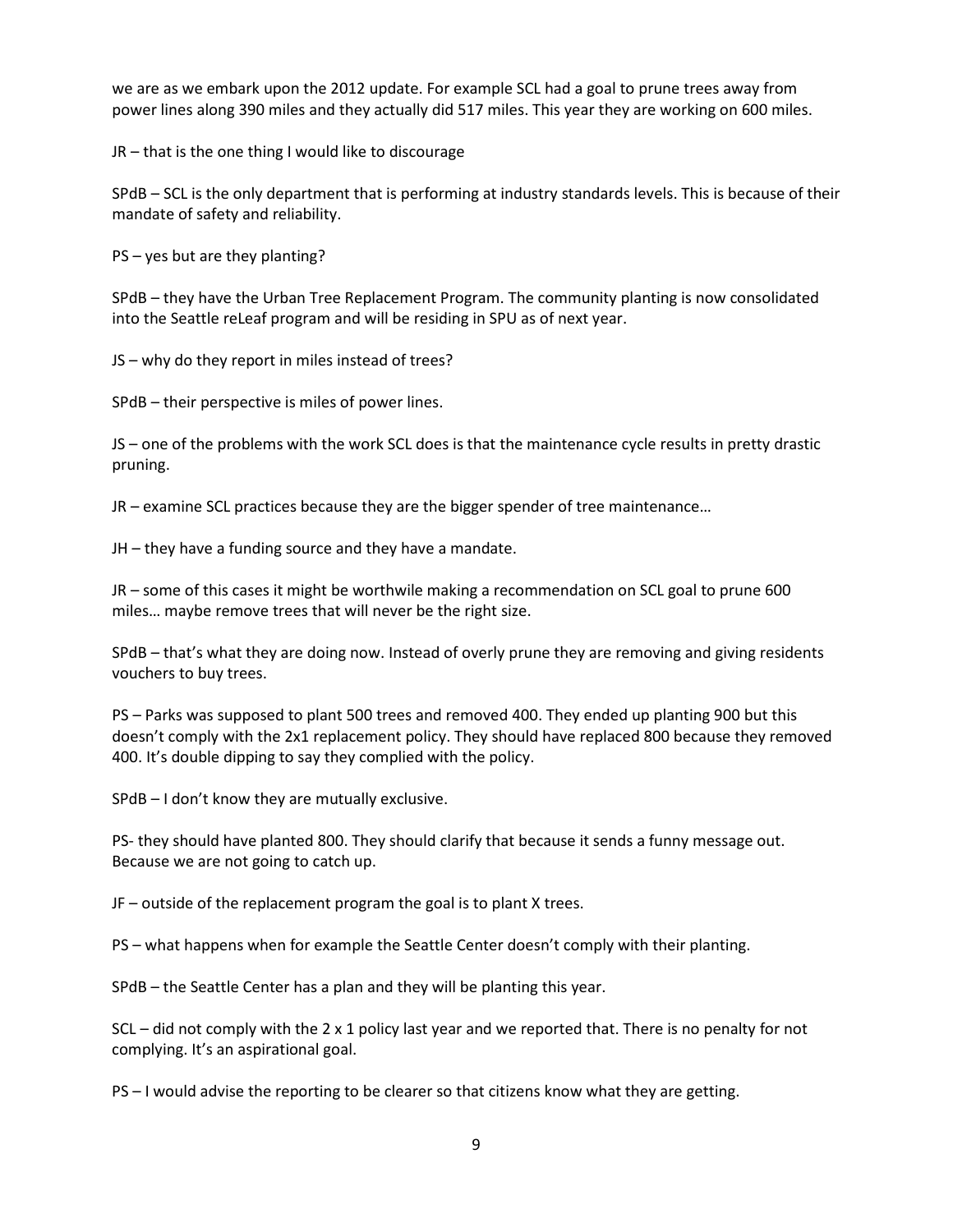JH – SCL recently hired an arboriculturist do you know what his job is?

SPdB – It's important for UFC to weigh in based on the results achieved.

NB – is there an MOA.

SPdB – we are working on MOAs with SPU and SCL. The reLeaf program is still residing in OSE and will transfer the position and budget to SPU next year.

JH – SPU is going to get more involved in tree planting.

SPdB – they are going to house the reLeaf program

JH – are you going to ask them to fund it more generously out of rates?

SPdB - Council approved \$80K to come from SPU.

NB – is that from rates?

SPdB – yes. OSE is transferring the general fund portion.

JH – does that pay for the staff and purchase of trees?

SPdB – the funding pays for staff and pays for outreach, research, and other efforts and activities besides tree purchases. We are allocating \$40 per tree. That program is focusing on private property but maybe when we have saturated that land use, we might want to look at commercial, or industrial. Also, ideally the program would continue to grow. That program is a support to the UF IDT in accomplishing the UFMP goals. It's not a program for SPU to do as they want with it. It will reside there.

JH – SPU is a revenue generator. They could put more funding into it.

SPdB – this is the third year of a pilot program that started in 2009. Council asked us to look at the different programs across the City and to propose a consolidated program that would accomplish efficiencies. The program as it looks today has 1.0 FTE and \$235K in its budget. As the program grows it might plant more trees. It was a push to place the 978 trees we placed last year. We need to grow the demand so we can place more trees. We could buy 2,000 trees but that doesn't mean people are going to take them. That's why we are increasing the outreach component to engage more people. The utilities can't simply raise their rates to do projects that are not directly related to those rates. SPU is currently paying for the medium and large trees in the program. SPU might prefer to plant large conifers because they have the most stormwater management value but they might not be the best fit for some yards or ROW locations.

JR – the money they use has to be justified.

PS – I don't believe they can't put conifers in the ROW. The issue of large conifers should be marked in our checklist because it's a question of education.

JS – we are at \$200 per tree. Can the number of trees planted grow over time without adding an FTE. Put the money into trees instead of overhead.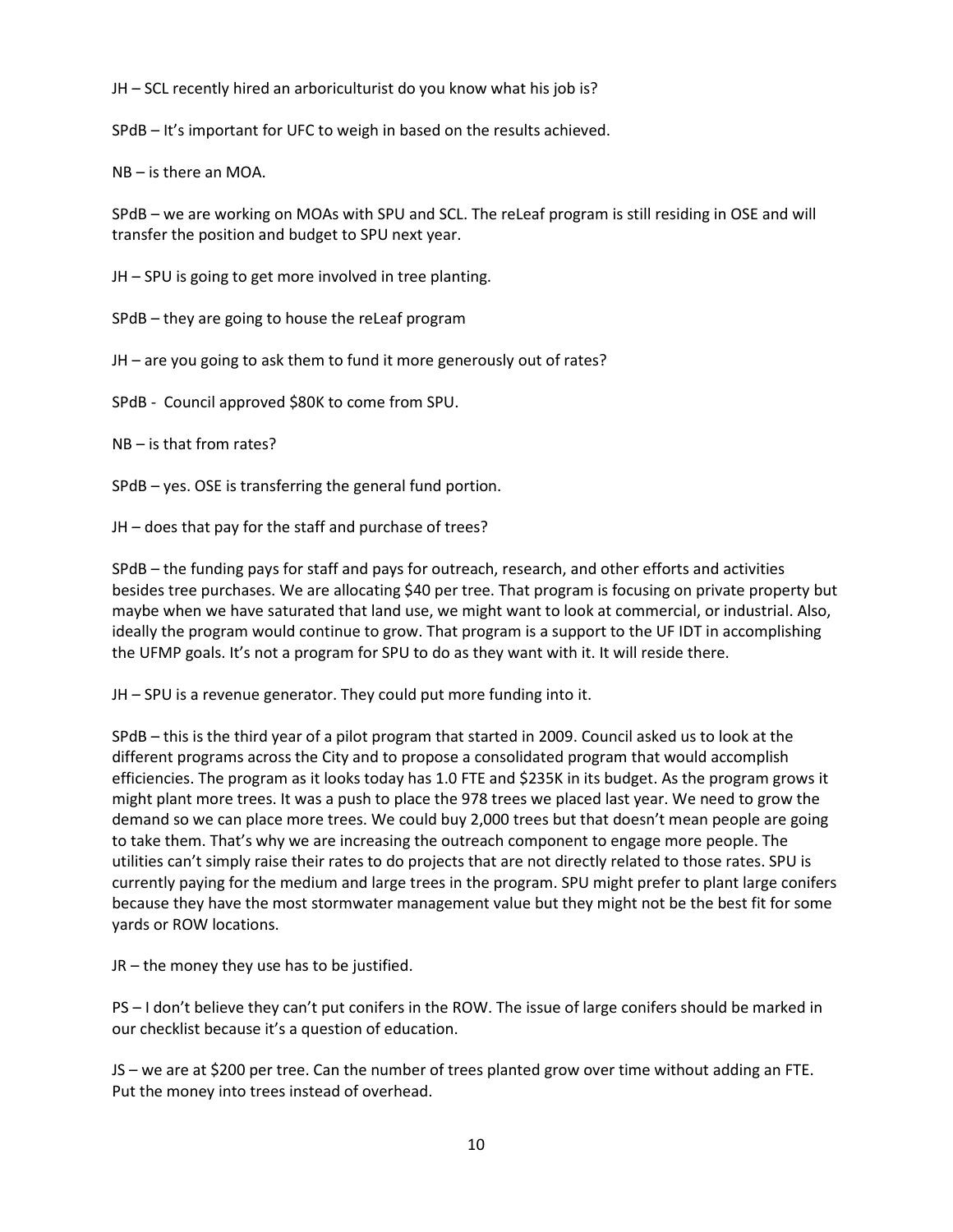SPdB – I would be reluctant to simply divide the program's budget by the number of trees because there are a lot of high value activities that FTE is taking on. Including bringing in \$90K of grants to other efforts such as Urban Orchards and Tree Ambassadors. But even at \$200/tree that is a lower number than what SDOT pays to plant a tree.

JS – there are economic of scale that the program can grow with the same staff.

JH – SCL has a check off to round up the bill to the next dollar for other causes. It can be done. SPU did a tremendous job to promote recycling. Why not a check off on their bills to add a dollar for the urban forest.

### **Public comment**

Steve Zemke – I think you are having a lot of good discussion. Trying to revolve around the issue of why you are here and what's your purpose. DPD is being asked to produce a tree ordinance but they have a conflict of interest because their main mission is to help people build things. UFC has a mission that addresses that. DPD is looking at things from a narrow viewpoint. You are here to advise and recommend to the City Council and the Mayor. You have a mission to lead. You are right now reacting. You saw what they came up with and you said it was not good enough. Good idea to meet with Council.

SDOT used you on the Seafair issue to move their mission forward. If you come up with ideas and take the lead you then give cover to City Council to support you. Let DPD react to you. Good idea to come up with position papers so the ideas are put out there by you first. Become advocate for a strong tree ordinance. I think you are going in the right direction.

Regarding the media, use it to get exposure of why you are trying to protect trees in the city. Don't' think about responding to their questions, but take the opportunity to talk about protecting trees. You have no obligation to directly answer their questions. Turn it around and don't play their game. It's free exposure.

#### **Next month's agenda items**

Sandra to send out agendas for next month.

### **Adjourn**

### **Community input**

**From:** seattle observer [mailto:seattleobserver@gmail.com] **Sent:** Monday, June 27, 2011 2:43 PM **To:** Pinto\_de\_Bader, Sandra **Subject:** regarding improper tree planting

Dear Matt Mega,

The following letter is in regards to the trees which have been recently planted on 3rd Ave between Virginia and Cedar in downtown Seattle.

Many of the trees are crooked. The Seattle arborist were given street addresses the crooked trees fronted. For the last six months a friend of mine has spoke to the arborist about replacing or correcting these trees in some way. The arborist have been unwilling to correct these trees.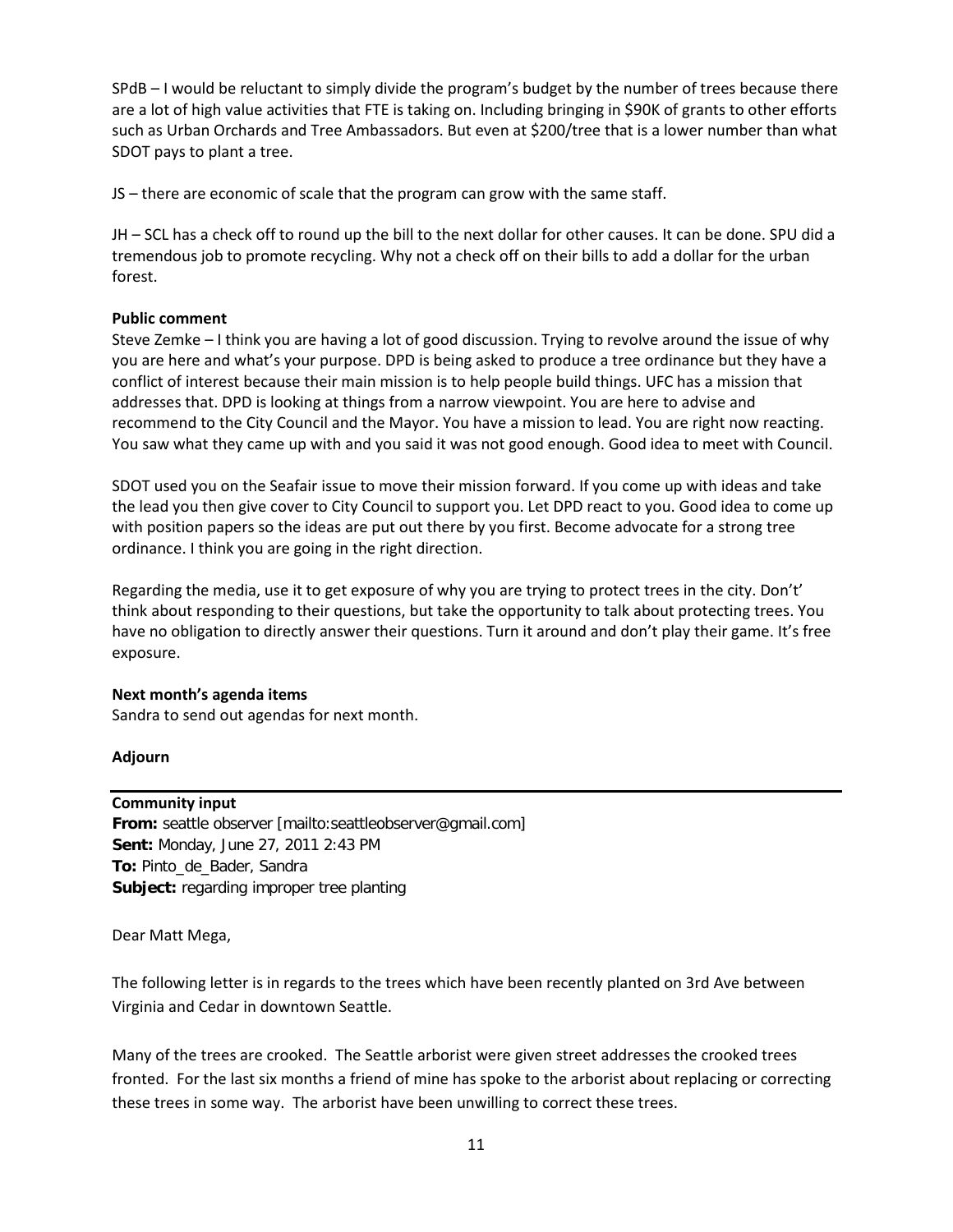Recently is has become obvious other new trees in the downtown area are also crooked/not planted well. My friend asked for information from the arborist as to who was planting or not maintaining these trees. They refused to provide this information or address the issue at all.

In reviewing the downtown core there are large trees that the city let grow crooked and did not correct while they were still small.

Surely your commission or the city council or the mayor will address this problem if the arborist are not willing to.

Sincerely,

Renee Glass (206) 624-8873

P.S. Shane Dewald, who I saw listed on your home page, was one of the persons my friend communicated with. He, along with several other arborist have been given the addresses of the trees to be corrected.

From: Ruth Williams [mailto:ruthalice@comcast.net] Sent: Tuesday, June 28, 2011 8:49 PM To: Pinto de Bader, Sandra Subject: Public Posting Prior to Tree Removal

Hi Sandra,

I have a few comments for the UFC.

Thanks!

Ruth

Greetings Commissioners,

\_\_\_\_\_\_\_\_\_\_\_\_\_\_\_\_\_\_\_\_\_\_

In reviewing the work you have done toward developing the tree protection ordinance I was impressed with the diligence and clarity of the stated goals and the benefits of a permit system.

There is one very useful component of a permit system that seems to be lacking, however. That is the requirement that the process include a public two week notification period before cutting mature trees can occur. Notice should be posted on-line and at the site. This would allow more time to educate the property owner and also alert the neighborhood to what is in store.

Very often it is new home owners who cut down mature trees. If they had any idea how much those trees mean to their neighbors they might well be dissuaded and learn to love a natural community asset whose value they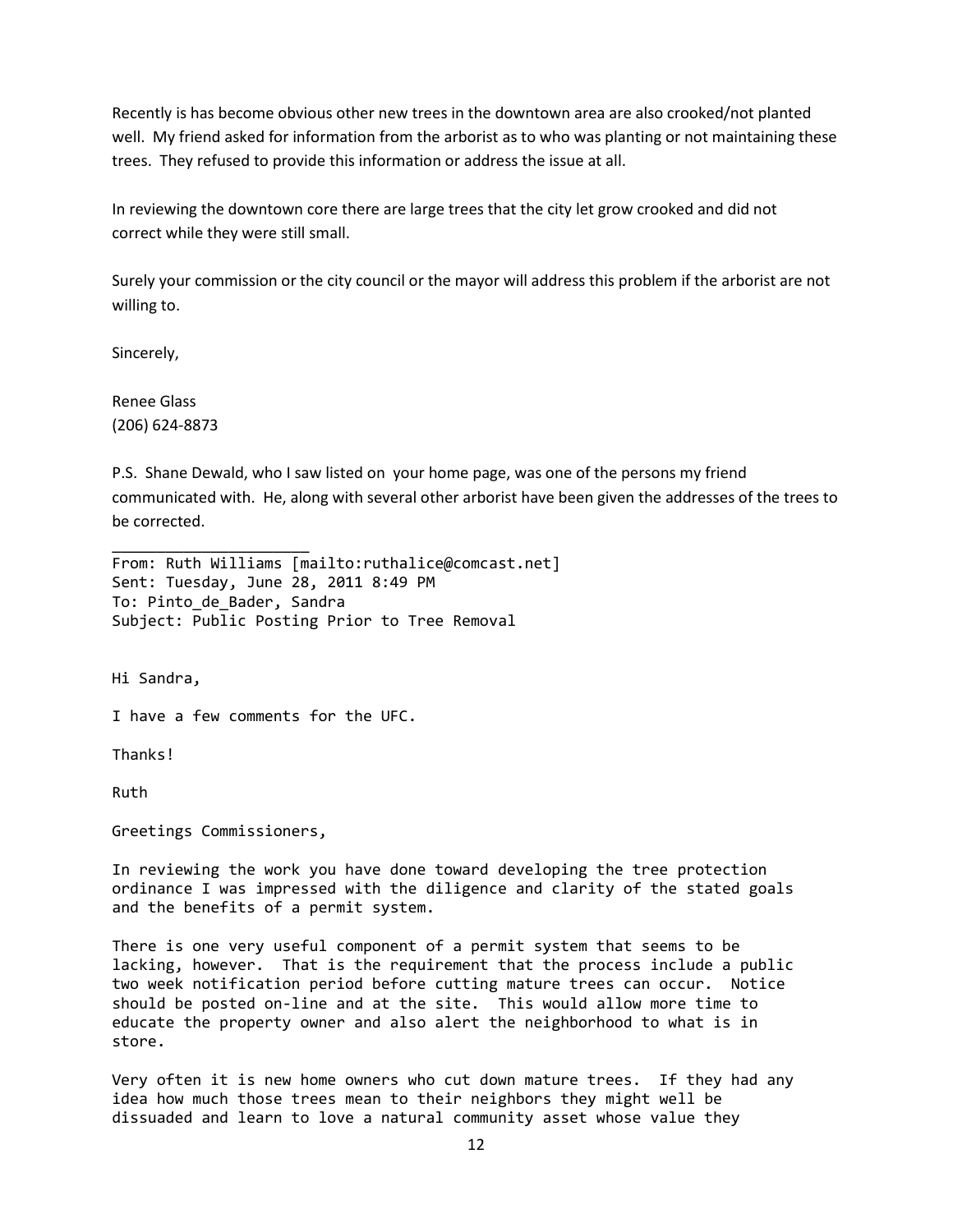hadn't appreciated before. Peer pressure in a good way.

Thank you for your consideration.

Ruth Williams 1219 NE 107th St. Seattle, 98125 206-930-8965

**\_\_\_\_\_\_\_\_\_\_\_\_\_\_\_\_\_\_\_\_\_**

**From:** Kimberly Scrivner [mailto:KScrivner@psrc.org] **Sent:** Thursday, June 30, 2011 6:13 PM **To:** Kimberly Scrivner **Subject:** Trees on Winslow Place next to Fremont Troll

We have heard from many neighbors and supporters of the Troll's Knoll in the past few days who have expressed their anger and frustration over the trees that have been removed along Winslow Place. We also are disappointed to see these trees removed. The tree removal was not associated with the Troll's Knoll Park Proposal, but a maintenance effort performed by Seattle City Light. The Troll's Knoll Concept Plan had hoped to preserve these trees to retain the tree buffer between the alley and the future park.

We met with City Light and the City's Arborist several times this past month to understand why the trees needed to be removed. In our opinion, there appeared to be several trees marked for removal that were not in conflict with the power lines. City Light indicated the trees marked for removal were either in direct conflict with the power lines or within a three year growth zone of the wires, which required their removal. City Light explained to us how they are establishing a new three-year maintenance plan that requires any tree not in direct contact with power wires to be trimmed or removed if the tree or its branches are within a three year growth zone of the wires.

In addition to City Light and the City's Arborist explaining their protocols, they worked with us to see if any of the trees marked for removal could be preserved. We developed two plans identifying trees we hoped to preserve and reviewed each tree individually with City Light staff. Unfortunately, only a couple of the trees on the southern end of Winslow Place were far enough from the wires to remain. The City's Arborist also pointed out a few trees with poor tree structure that needed to be removed for safety reasons (we learned that when several trees within a grove are removed the trees that remain are more susceptible to wind loading. this can result in the trees being knocked down or branches falling).

We plan to continue a dialogue with City Light to discuss tree replacement opportunities. City Light recently hired a full time employee to manage their tree replacement program. It is our understanding City Light will provide tree certificates for the removed trees and we hope there are opportunities to plant new trees to begin re-establishing the tree buffer that has been removed.

We hope you find this information helpful regarding the trees on Winslow Place. This email is intended to keep you informed as to actions taken by the city so please keep in mind we are **just the messenger** of this information.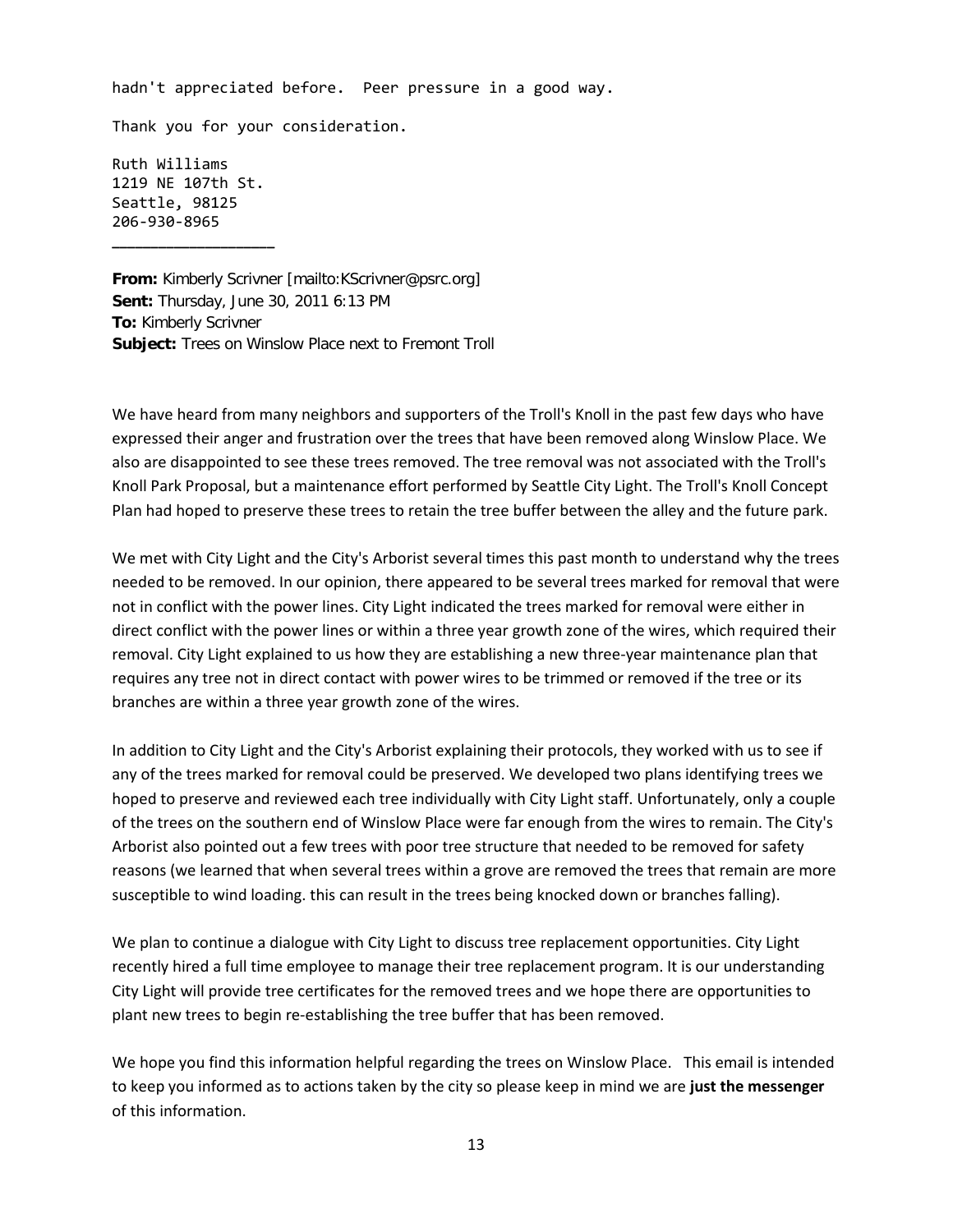Thanks, The Friends of Troll's Knoll

\_\_\_\_\_\_\_\_\_\_\_\_\_\_\_\_\_\_\_\_\_\_\_\_

**From:** Anna Nissen [mailto:nnarch2@gmail.com] **Sent:** Sunday, July 03, 2011 6:15 PM **To:** Pinto\_de\_Bader, Sandra **Subject:** Re: Add Trees to Comments 6/17/11, Phase I Permit LID rules

Yes, please deliver this email thread to the UFC. I am aware from reviewing online records that UFC is aware of the role of trees is LID and that the state is working on LID rules after legal proceeding made LID requirement in Phase I cities (Seattle) "to the maximum feasible", so your request for further information surprises me. I was kinda hoping my cc would be redundant. Possibly it is, and turnover is responsible for the confusion. Hope so. Anyway, here's the website with the info and a history of (in)action; note that June 17th was the close of informal comments, but that formal comments are to be requested on a close to final draft in the foreseeable

future. <http://www.ecy.wa.gov/programs/wq/forms/lidspubcomments.html> & [http://www.psp.wa.gov/LID\\_GLG.php](http://www.psp.wa.gov/LID_GLG.php)

The online history indicates that the City of Seattle participates in the state's LID Advisory Committees or has submitted comments at those meetings in the past. If the UFC is not already coordinating commenting efforts with other Seattle agencies on this matter, maybe they should make an effort to do so.

Anna

On Jun 30, 2011, at 3:52 PM, Pinto\_de\_Bader, Sandra wrote:

Hi Anna,

Was your intention by cc'ing me on the email below that I would deliver it to the Urban Forestry Commission? If so, it would be helpful to get more background.

Thank you,

**Sandra Pinto de Bader** | Environmental Sustainability Coordinator | Seattle Office of Sustainability and Environment | (206) 684-3194

**From:** Anna Nissen [\[mailto:nnarch2@gmail.com\]](mailto:nnarch2@gmail.com) **Sent:** Sunday, June 19, 2011 6:26 PM **To:** [SWPermitComments@ecy.wa.gov](mailto:SWPermitComments@ecy.wa.gov) **Cc:** Pinto\_de\_Bader, Sandra **Subject:** Add Trees to Comments 6/17/11, Phase I Permit LID rules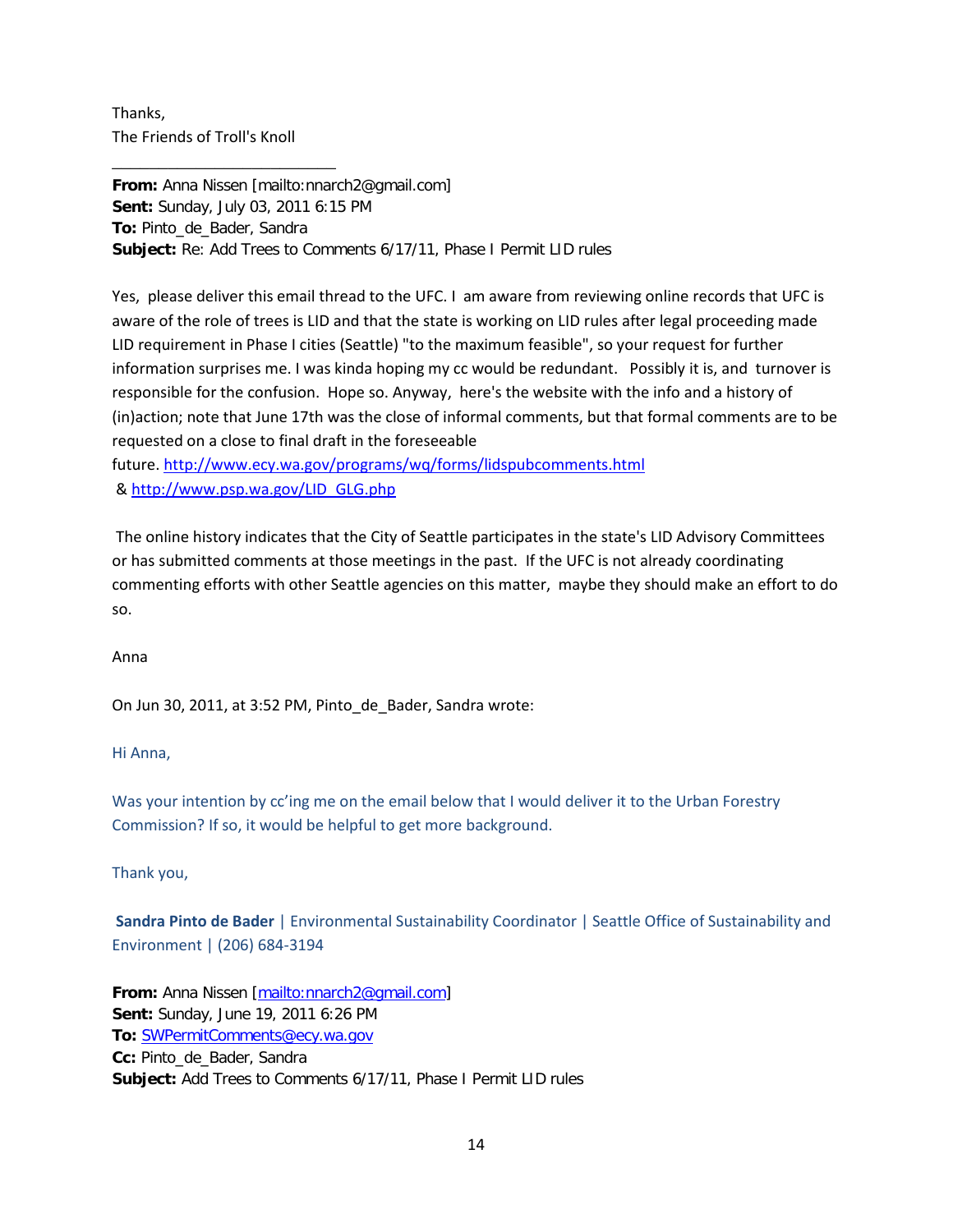Please consider this as a P.S. to the comments that I submitted yesterday.

The high LID value of urban trees escaped my attention completely until the following arrived in my inbox today from the Linkedin Urban Forestry group [http://www.linkedin.com/groupItem?view=&srchtype=discussedNews&gid=2563716&item=56887880](http://www.linkedin.com/groupItem?view=&srchtype=discussedNews&gid=2563716&item=56887880&type=member&trk=eml-anet_dig-b_pd-ttl-cn) [&type=member&trk=eml-anet\\_dig-b\\_pd-ttl-cn](http://www.linkedin.com/groupItem?view=&srchtype=discussedNews&gid=2563716&item=56887880&type=member&trk=eml-anet_dig-b_pd-ttl-cn)

# **"Congratulations to Philly on the EPA and PADEP approval of their Green Infrastructure Plan.**

## **What can urban foresters do to make sure that trees are given their fair share in the plan?**

Large urban trees are much cheaper to install and than large tanks and pipes, and you get multiple benefits.Also, Philly's plan is heavy on green roofs and green walls, much more expensive options when you consider cost per gallon treated. What should our actions be?

**Al [Key](http://www.linkedin.com/groups?viewMemberFeed=&gid=2563716&memberID=24403672)** • There are many disadvantages to grey infrastructure.

1) it's more expensive: Giving everybody new pipes to comply with new federal stormwater regulations coming down the line (NPDES phase III) was going to cost Philly 12 billion dollars, as opposed to this plan which will cost 2 billion.

2) Grey infrastructure is only used when it rains. Philly get 80 days of rain per year, so the pipes lay redundant 280 days of the year. Green infrastructure stays in use regardless of weather.

3) Grey infrastructure is single purpose. there are no other benefits to pipes except water conveyance. There are many benefits to green infrastructure: urban heat island reduction, carbon sequestration, urban pollination, increased property value & etc..

Philadelphia sees this as a cost saving measure while getting much more bang for the dollars by doing more things for less money. In my experience, Trees are a much more cost effective means than green roofs for water management, if you look at cost per gallon treated.

So my question is what can urban foresters do to increase their share of the pie?"

In any case, in thinking over the material that I reviewed, I remember green roofs discussed, but other than the obvious merits of "native vegetation I do not recall new or retained trees considered as highly appropriate LID measures in urban settings.

Along with the merits of retaining and recovering absorbent soil, planting trees so they grow and thrive, as opposed to unrealistic provisions for "street" trees, are extremely cost productive. On some steep, very urban sites, well considered trees and adequate understory may be the most, if not the only effective use of low impact stormwater management funds.

I am hoping that Seattle's Urban Forestry Commission has already submitted or will submit supporting comments along these lines. <http://www.ecy.wa.gov/programs/wq/forms/lidspubcomments.html>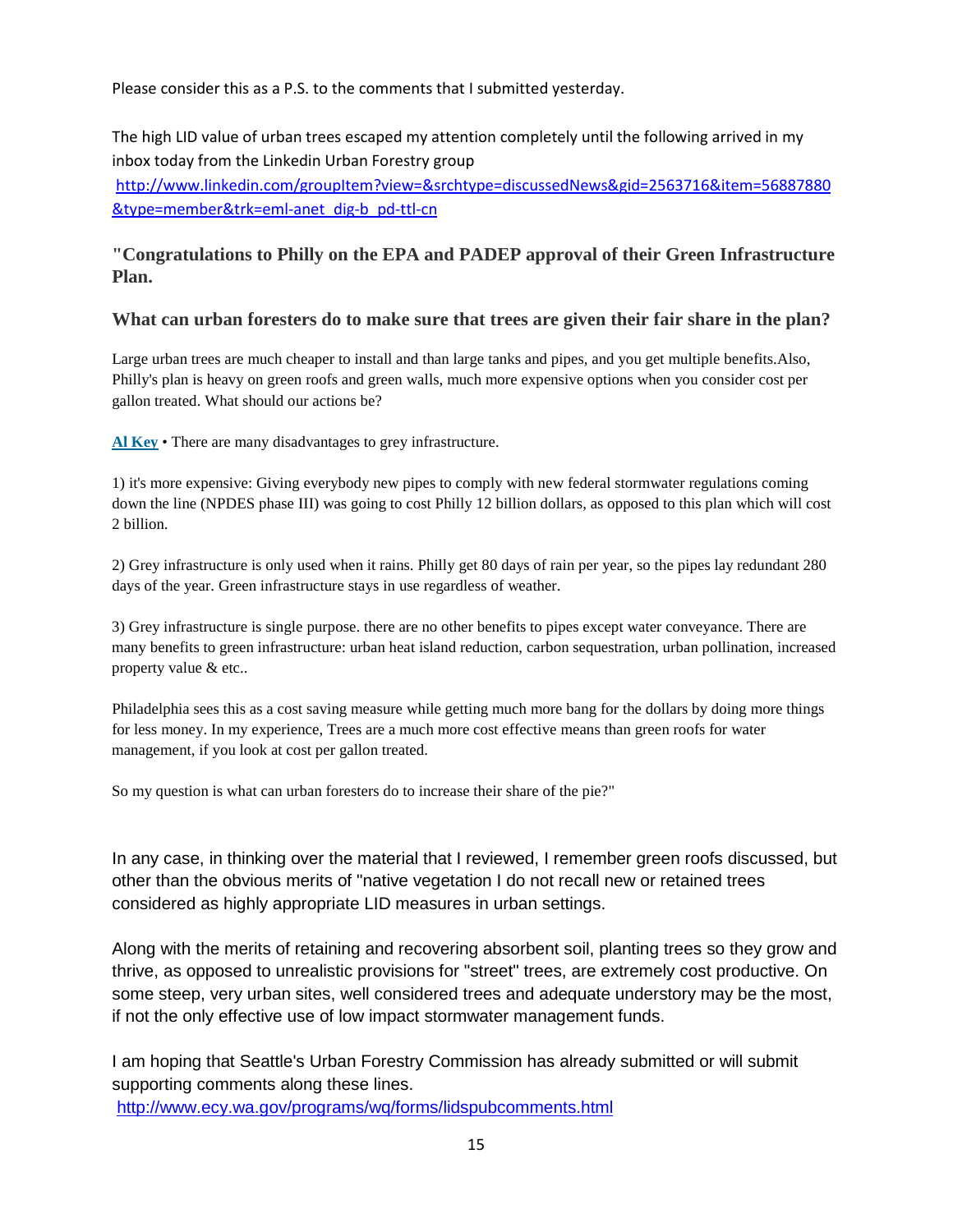Anna Nissen Nissen/Nissen Architect Seattle

**\_\_\_\_\_\_\_\_\_\_\_\_\_\_\_\_\_\_\_\_ From:** Anna Nissen [mailto:nnarch2@gmail.com] **Sent:** Sunday, July 03, 2011 6:18 PM **To:** Pinto\_de\_Bader, Sandra **Subject:** Fwd: Draft PSP LID Guidebook Available for Review

Sandra,

Things are more than a little confusing. This email from deeper in my inbox,says that comments on drafts of an associated LID handbook are still open. Please see that the UFC is aware. Thanks.

Anna

Begin forwarded message:

From: "Beale, Harriet (ECY)" [<HBEA461@ECY.WA.GOV>](mailto:HBEA461@ECY.WA.GOV) **Date:** June 1, 2011 3:58:38 PM PDT **To:** [ECOLOGY-LID-STANDARDS@LISTSERV.WA.GOV](mailto:ECOLOGY-LID-STANDARDS@LISTSERV.WA.GOV) **Subject: Draft PSP LID Guidebook Available for Review** Reply-To: "Beale, Harriet (ECY)" <**HBEA461@ECY.WA.GOV>** 

# **Puget Sound Partnership Draft LID Guidebook and Model Ordinances are Available for Review**

The Puget Sound Partnership, in collaboration with the Washington Department of Ecology and with assistance from AHBL, Inc., is developing a new guidebook and several model ordinances designed to help local government staff integrate low impact development (LID) requirements into local codes and standards.

The Partnership is seeking comment from interested parties on drafts of the guidebook and model ordinances from June 1 to June 30, 2011. The Partnership plans to release final versions of the guidebook and model ordinances during Fall 2011. If you would like to review the drafts and provide comments, please visit the Partnership's web site or see: [http://www.psp.wa.gov/LID\\_GLG.php](http://www.psp.wa.gov/LID_GLG.php)

Bruce Wulkan Stormwater Program Manager

PUGETSOUNDPARTNERSHIP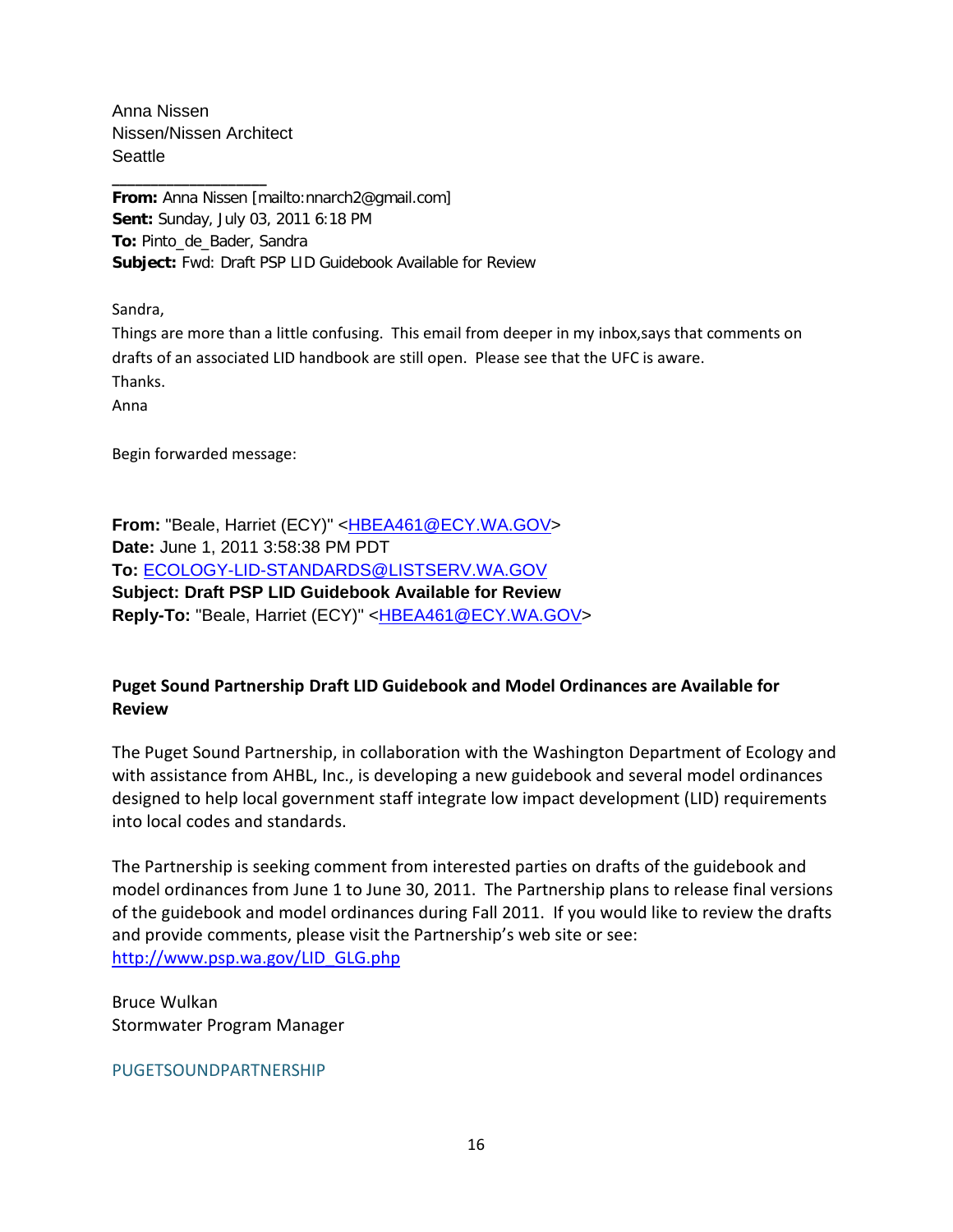## p: 360.339.4626 | c: 360.701.3568 326 East D Street | Tacoma, WA 98421-1801

Harriet Beale Municipal Stormwater Planner Water Quality Program Department of Ecology P.O. Box 47600 Olympia WA 98504-7600 360-407-6457 [harriet.beale@ecy.wa.gov](mailto:harriet.beale@ecy.wa.gov) [www.ecy.wa.gov](http://www.ecy.wa.gov/)

**\_\_\_\_\_\_\_\_\_\_\_**

**From:** Cheryl Trivison [mailto:ctrivison@richhaagassoc.com] **Sent:** Monday, July 11, 2011 1:30 PM **To:** SeattlePOSA@yahoogroups.com; Pinto\_de\_Bader, Sandra **Cc:** 'Constance Bain' **Subject:** FW: Emailing: Barred Owl - Strix varia - Information, Pictures, Sounds.htm

**From:** Cheryl Trivison [mailto:ctrivison@richhaagassoc.com] **Sent:** Monday, July 11, 2011 1:23 PM **To:** 'Mark Mead' **Subject:** FW: Emailing: Barred Owl - Strix varia - Information, Pictures, Sounds.htm

Hi Mark,

Please do what you can to save the tree, habitat for the Barred Owl family. I live adjacent to Interlaken Park, one of the City's urban refuges. Let me know if there is anything we can do to assist in saving trees in city parks. We're so fortunate that we have the Barred Owl family nested in our midst!! Cheryl Trivison SUFS

**From:** montlakeforum@yahoogroups.com [mailto:montlakeforum@yahoogroups.com] **On Behalf Of**  caroltroup@live.com **Sent:** Friday, July 08, 2011 9:17 PM **To:** montlakecoop@yahoogroups.com; montlakeforum@yahoogroups.com **Subject:** [Montlake] Interlaken Park tree maintenance and Barred Owl family

Hi there,

Along with many of my Montlake neighbors I've been following with great interest as a Barred Owl family has established a nest in an Interlaken Park tree. Today I was surprised to see a Tree Maintenance sign hanging on the tree that said the Parks department was going to have to bring the tree down. ! It is where Interlaken Boulevard makes the last sharp turn before it straightens and meets up with 19th Ave E. A new trail directly across from the tree goes up into the park.

I've sent a message to Mark Mead at the parks department and I encourage you to do the same. His email is [mark.mead@seattle.gov](mailto:mark.mead@seattle.gov) and his phone number is 206-684-4113.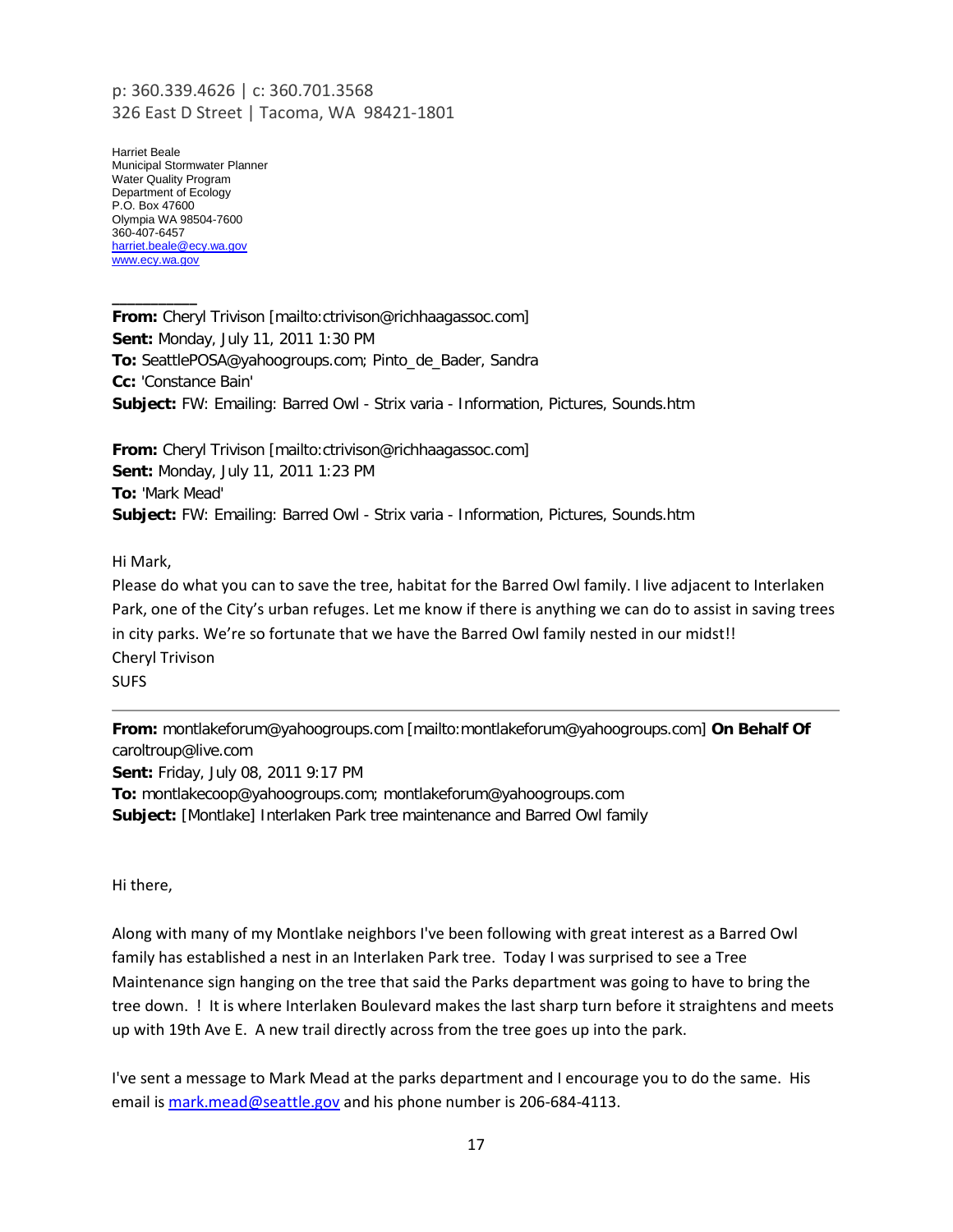Thanks Carol

 $\overline{\phantom{a}}$ 

**To:** 'Cheryl Trivison' **Subject:** Emailing: Barred Owl - Strix varia - Information, Pictures, Sounds.htm

<http://www.owlpages.com/owls.php?genus=Strix&species=varia>

**From:** Cheryl Trivison [mailto:ctrivison@richhaagassoc.com] **Sent:** Tuesday, July 12, 2011 9:01 AM **To:** SeattlePOSA@yahoogroups.com; Pinto\_de\_Bader, Sandra **Cc:** 'Constance Bain' **Subject:** RE: [SeattlePOSA] FW: Emailing: Barred Owl - Strix varia - Information, Pictures, Sounds.htm

**Though I appreciate Mark's response to not remove the Cottonwood tree until after the owls have fledged, it would be better if SPR's policies for tree/wildlife protection were in place to protect trees/wildlife in our public parks. As Richard notes SPR is removing hundreds of trees in our city parks!**

**I have forwarded these emails to Sandra Pento de Barder, City staff for the Urban Forestry Commission.**

**From:** Mead, Mark [mailto:Mark.Mead@seattle.gov] **Sent:** Monday, July 11, 2011 4:00 PM **To:** Potter, Dewey; anne.preston@kerry.com; montlakeforum@yahoogroups.com; kolson\_fip\_interlakenpark@msn.com; Corrie Watterson Bryant; Kari Olson; TAMARA A. TURNER; Cheryl Trivison; Carder, Justin; Fay Chapman; Corrie Watterson Bryant; alwinr@u.washington.edu; montlakeforum@yahoogroups.com; Aimee Palacios; KerriLyn Vander Heyden; freya; Tasha Irvine; Polly Kenefick; Tom and Katherine Kummerow; Michelle Jacobsen; Lucy Anderson; caroltroup@live.com **Subject:** RE: [Montlake] Interlaken Park Tree

Hello One and All,

Thank you for your notes regarding the removal of the large cottonwood in Interlaken Park. I am sorry to have caused you any concerns.

The tree has a potential to fail just above the nest and when it fails it will have a high potential of hitting the well traveled road surface. Hazard on a tree is measured by the potential to fail, the size of the part that will fail, and the potential a target will be under the part that fails. While it is difficult to determine exact dates of failure, our experience and the past history of this species, cottonwood, would indicate that this tree will most likely fail in the next couple of years.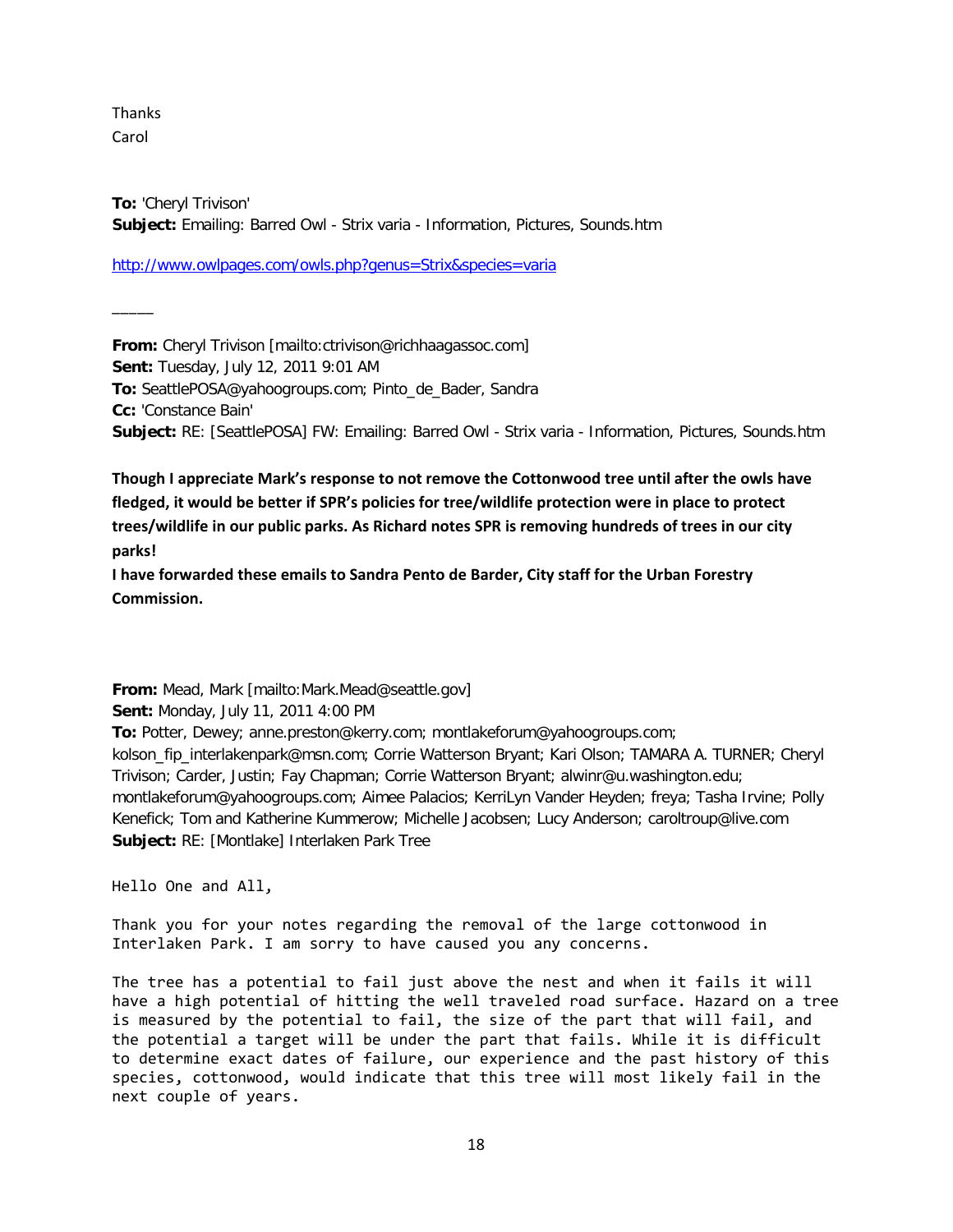Parks will not remove the tree or work on the tree until the owls have fledged. If we can leave it as a tall snag we will do that to ensure some ongoing habitat. The removal also has cost implications. Because of the height of the tree and the decay our crew can't safely climb it to take it down/create a snag. We would have to hire a large crane to get the crew up there and section the tree down to a safe height.

We will be removing the sign tomorrow and place the sign again when we are ready to do the work.

-------

**From:** John "Hooper" Havekotte [mailto:4.hooper.4@comcast.net] **Sent:** Wednesday, July 13, 2011 12:26 PM **To:** McGinn, Mike; Harrell, Bruce; Godden, Jean; Licata, Nick; Conlin, Richard; Clark, Sally; Burgess, Tim; Rasmussen, Tom; O'Brien, Mike; Bagshaw, Sally **Cc:** WA Growth Management Hearings Board; Brennan Staley; DeCaro, Barbara; Christopher D (DFW) Anderson; Matt Mega; Pinto\_de\_Bader, Sandra; Sugimura, Diane; Kay Shoudy; Donna Kostka **Subject:** Seattle Herons Need Your Help

Mayor Mike McGinn and Members of the Seattle City Council

July 13, 2011

RE: Seattle Herons Need Your Help

Ladies and Gentlemen:

Can you imagine a colony of Great Blue Herons with their nests close together high up in trees being able to survive with NO TREES as a buffer to human activity? Our Kiwanis Ravine Park is home to Seattle's largest colony of Great Blue Herons, over 80 nests for the last several years, and the city's first Wildlife Sanctuary established by Seattle Parks. It now has a thick stand of trees surrounding the nesting colony that provide a buffer zone to human activity. So what is the problem?

Although DPD adopted Director's Rule 5-2007 that protects trees within the habitat area and the 500 foot buffer zone, the trees can be preserved ONLY if they are affected by a building permit, are over 22" in diameter and (it is) during the nesting season. Trees of any size can be cut in the buffer area during any other time of the year**,** if the land is not under permit. This lax rule resulted in an exceptional tree being cut within a block of the colony in May while the herons were nesting.

For the past 3-4 years, the Seattle Department of Planning and Development (DPD) has been telling us that "best available science" says nothing about whether trees are important at a colony's periphery**,** and therefore there is no reason to protect them. Why? Because the Department of Fish and Wildlife says there are no scientific studies (Best Available Science) that say what would happen to an urban nesting colony if the trees around it were cut, and it is unlikely that any studies of this kind will ever be undertaken.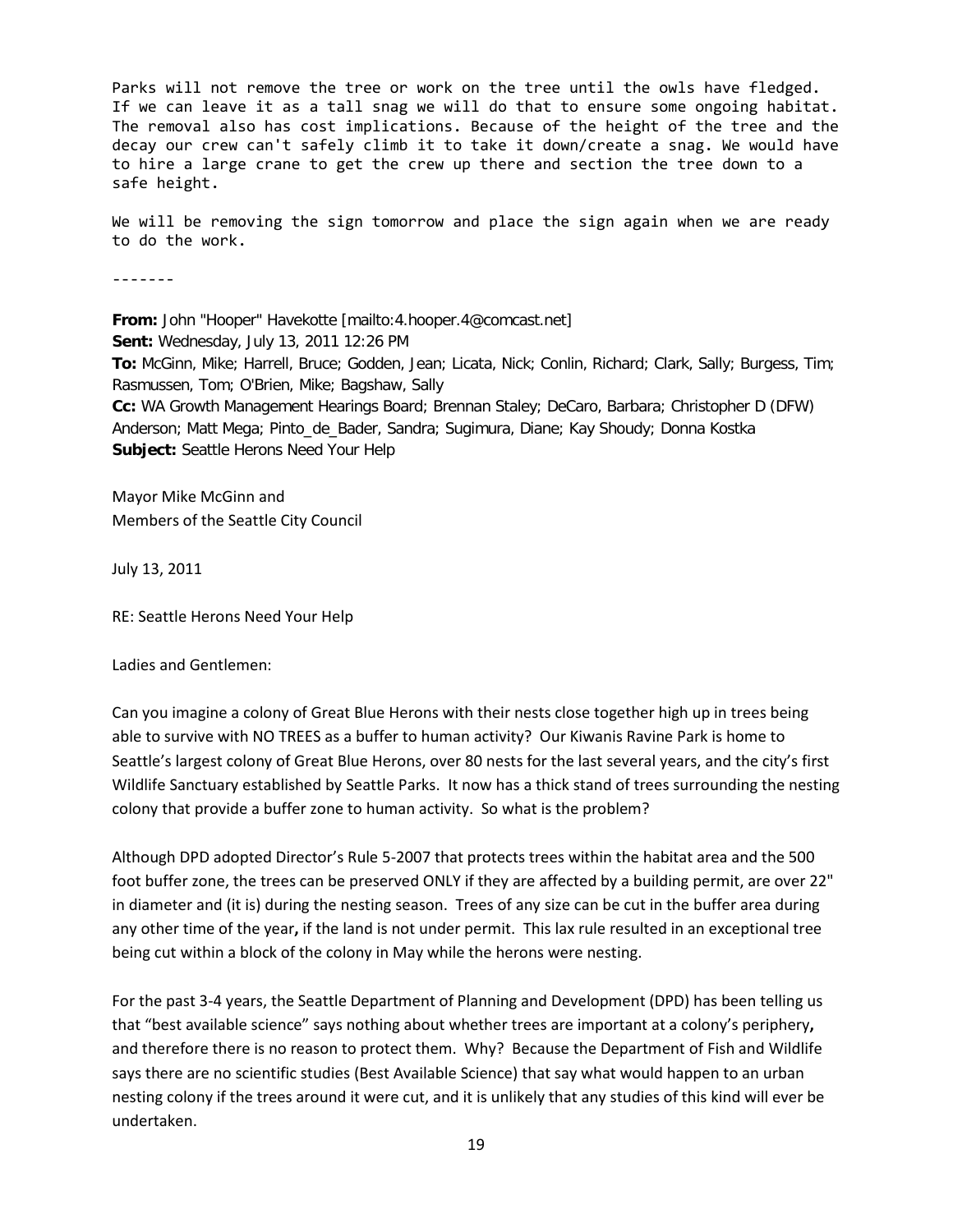DPD also has been telling us it does not have the finances to undertake such a study, and furthermore a study would be out of sync with its "Critical Areas Ordinance" updates that happen every 10 years. Yet when it was decided by DPD not to protect trees on private land in the Kiwanis buffer zone, that was not part of the update cycle either.

We have protested repeatedly to DPD that one tree after another is being cut in the buffer zone. The cumulative effect of this tree cutting is that the heron colony has fewer and fewer trees around the colony to provide new or alternate nest sites, twigs and branches for nest building, perching trees, and a screen from nearby human activities. We are just lucky the noise and disruption from cutting has not caused the colony to be abandoned.

After getting these unsatisfactory answers from DPD, we are now appealing to you, our elected officials to direct DPD to correct this problem. These trees are not only important to the success of the heron colony but also to our own urban environment where we play and live.

Heron Habitat Helpers (HHH) is a 10-year old organization dedicated to protecting the heron colony in Kiwanis Ravine. We're the official adopt-a-park advocate for Kiwanis Ravine established by Seattle Parks. Please join us in advocating to DPD to fix Director's Rule 5-2007 to make it apply to all trees over 6" in diameter on 500 foot buffer lands adjacent to the nesting colony year round whether there is a building permit or not. An updated Critical Areas Ordinance or new tree ordinance must also provide such protection for Seattle's largest heron colony at Kiwanis Ravine.

Sincerely,

John "Hooper" Havekotte, President **Heron Habitat Helpers** 2420 Armour St. Seattle, WA 98199 (206) 818-1867 [4.hooper.4@comcast.net](mailto:4.hooper.4@comcast.net)

Cc:

Chris Anderson, WDFW – [christopher.anderson@dfw.wa.gov](mailto:christopher.anderson@dfw.wa.gov) Barb DeCaro, Seattle Parks – [barbara.decaro@seattle.gov](mailto:barbara.decaro@seattle.gov) Matt Mega, Seattle Audubon – [mattm@seattleaudubon.org](mailto:mattm@seattleaudubon.org) Seattle Urban Forestry Commission – [sandra.pinto\\_de\\_bader@seattle.gov](mailto:sandra.pinto_de_bader@seattle.gov) Diane Sugimura – [diane.sugimura@seattle.gov](mailto:diane.sugimura@seattle.gov) Brennan Staley – [brenan.staley@seattle.gov](mailto:brenan.staley@seattle.gov) WA Growth Management Hearings Board – [central@cps.gmhb.wa.gov](mailto:central@cps.gmhb.wa.gov) Kay Shoudy – [shoudypk@comcast.net](mailto:shoudypk@comcast.net)